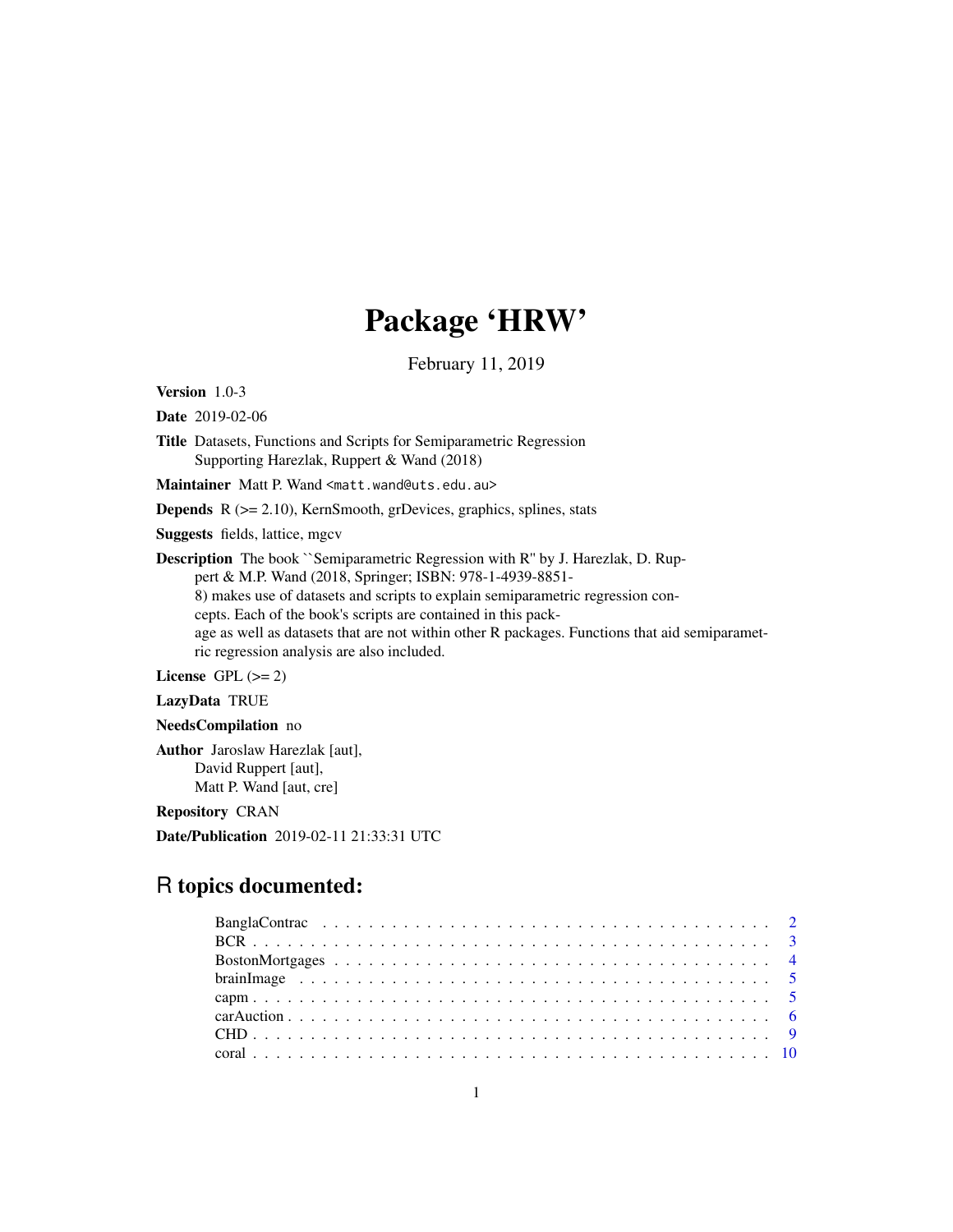# <span id="page-1-0"></span>2 BanglaContrac

|       | lidar                                                                                                                    |    |
|-------|--------------------------------------------------------------------------------------------------------------------------|----|
|       |                                                                                                                          |    |
|       |                                                                                                                          |    |
|       |                                                                                                                          |    |
|       |                                                                                                                          |    |
|       |                                                                                                                          |    |
|       |                                                                                                                          |    |
|       |                                                                                                                          |    |
|       | summMCMC                                                                                                                 |    |
|       | $SydneyRealEstate \dots \dots \dots \dots \dots \dots \dots \dots \dots \dots \dots \dots \dots \dots \dots \dots \dots$ |    |
|       |                                                                                                                          |    |
|       |                                                                                                                          |    |
|       |                                                                                                                          |    |
|       |                                                                                                                          |    |
|       |                                                                                                                          |    |
|       |                                                                                                                          |    |
| Index |                                                                                                                          | 35 |

BanglaContrac *Contraception use in Bangladesh*

# Description

The BanglaContrac data frame has multilevel data from the 1988 Bangladesh Fertility Survey. There are data on contraceptive use, number of children, age and urban-dweller status of 1,934 women grouped in 60 districts.

# Usage

data(BanglaContrac)

# Format

This data frame contains the following columns:

districtID district identification number.

- usingContraception indicator that woman is using contraception:
	- 1 = woman using contraception at time of survey,
	- $0 =$  woman not using contraception at time of survey.
- childCode numerical code for number of living children:
	- $1 =$  no living children at time of survey,
	- $2 =$  one living child at time of survey,
	- $3 =$  two living children at time of survey,
	- $4$  = three or more living children at time of survey.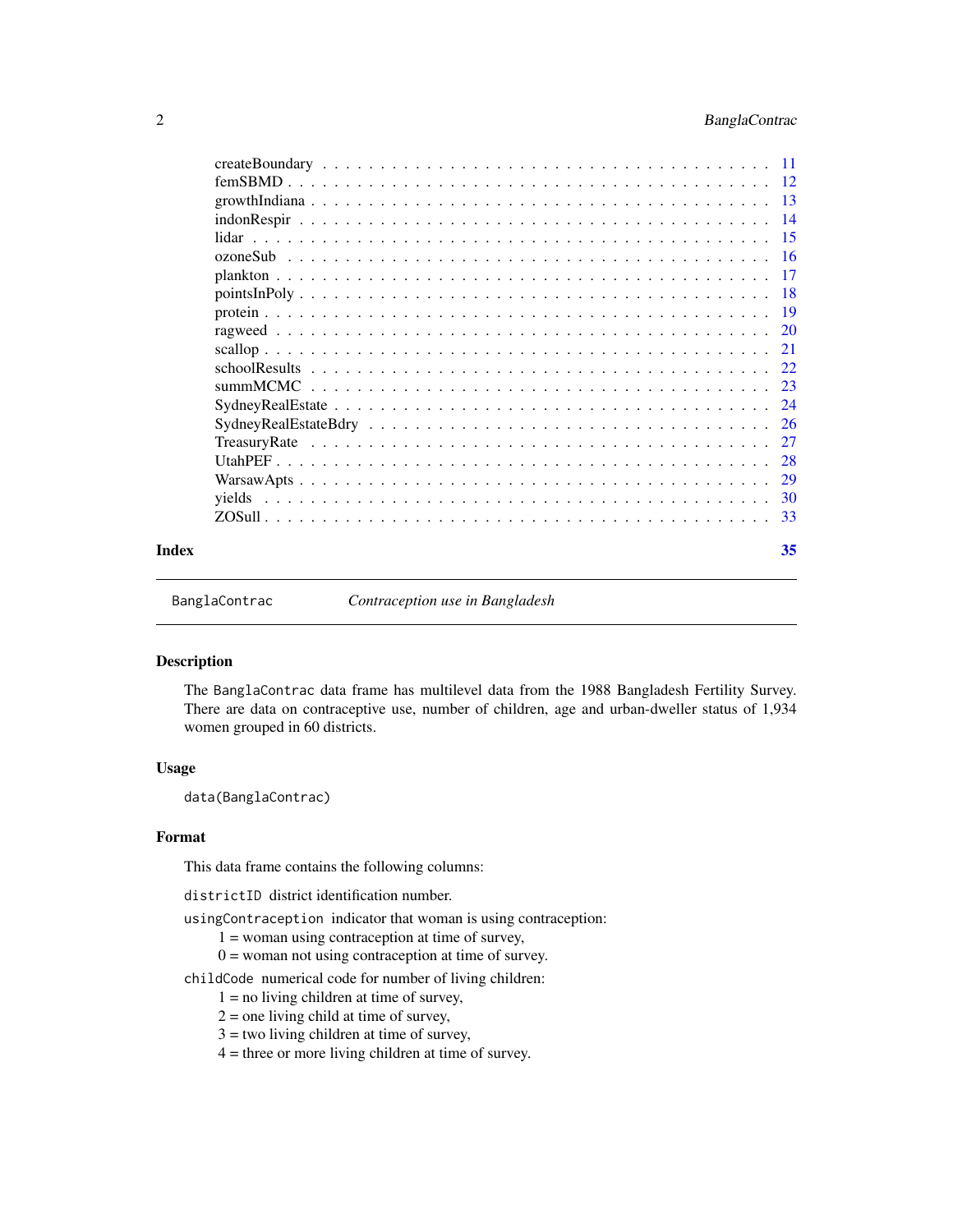<span id="page-2-0"></span>ageMinusMean age in years of woman at time of survey, with mean age subtracted

isUrban indicator that woman lives in an urban region:

1 = woman an urban region dweller at time of survey,

 $0 =$  woman a rural region dweller at time of survey.

# Source

Huq, N.M. and Cleland, J. (1990). *Bangladesh Fertility Survey 1989 (Main Report)*. Dhaka, Bangladesh: National Institute of Population Research and Training.

#### Examples

```
library(HRW) ; data(BanglaContrac)
if (require("lattice"))
  print(xyplot(jitter(usingContraception) ~ ageMinusMean|factor(districtID),
         groups = childCode, data = BanglaContrac))
```
# BCR *Berry, Carroll and Ruppert (2002) data*

# Description

The BCR data frame has data from a 6-week clinical trial of a drug versus a placebo. The data are subject to measurement error and have been transformed and rescaled from their original form. These data are analyzed in the 2002 'Journal of the American Statistical Association' article by Berry, Carroll and Ruppert (full reference below).

#### Usage

data(BCR)

# Format

This data frame contains the following columns:

status code for status of patient: control = patient is in placebo group, treatment=patient is in treatment group.

w physician-assessed score of patient's mental health at baseline.

y physician-assessed score of patient's mental health at end of the study.

# References

Berry, S.M., Carroll, R.J. and Ruppert, D. (2002). Bayesian smoothing and regression splines for measurement error problems.*Journal of the American Statistical Association*, 97, 160-169.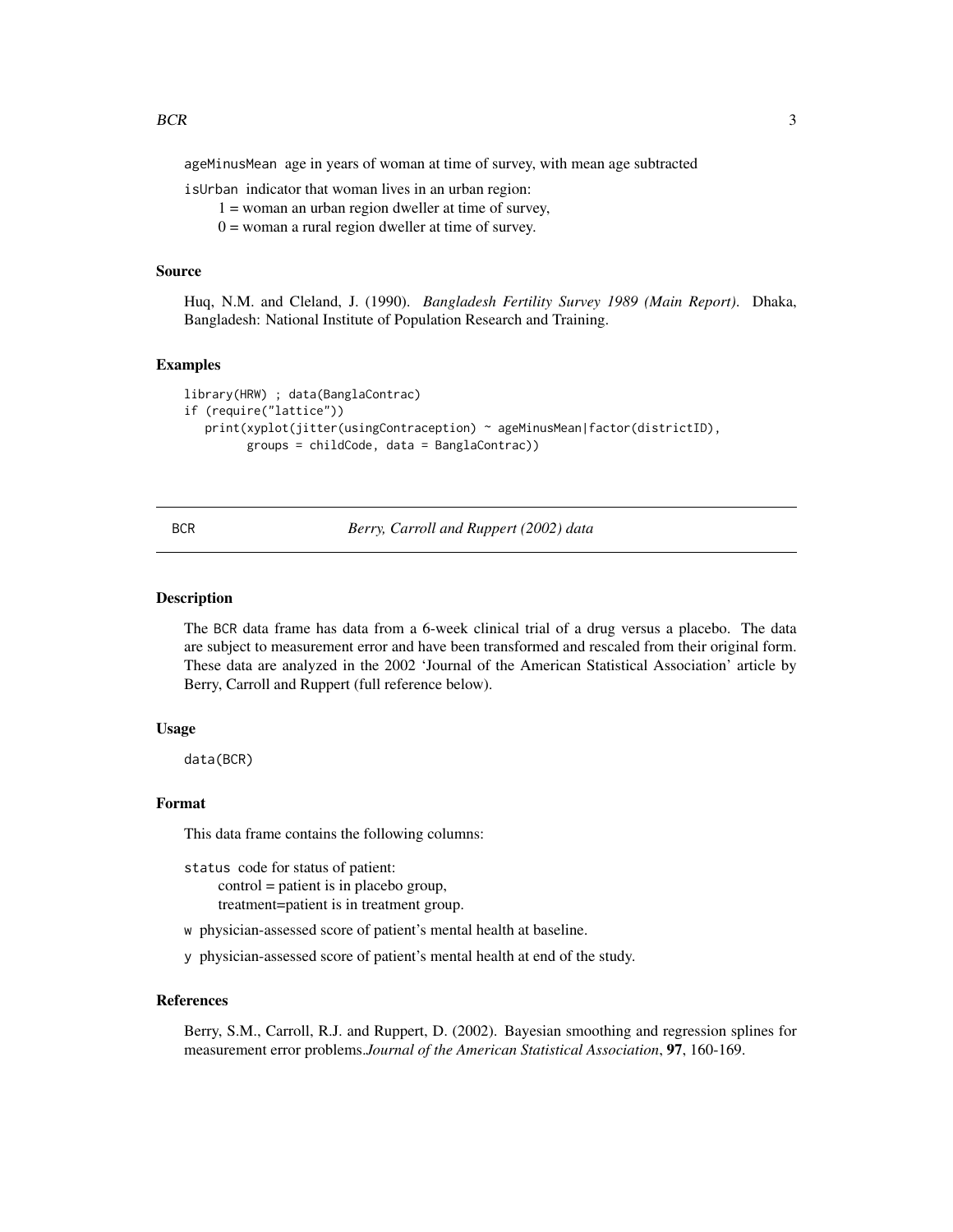# Examples

```
library(HRW) ; data(BCR)
if (require("lattice"))
   print(xyplot(y \sim w|status, data = BCR))
```
BostonMortgages *Mortgage applications in Boston*

# Description

The full dataset is in the data frame 'Hdma' within the R package Ecdat. This data frame is the subset of mortgage applications during the years 1998-1999.

# Usage

data(BostonMortgages)

#### Format

A data frame with 2,029 observations on the following 9 variables:

dir ratio of the debt payments to the total income.

hir ratio of the housing expenses to the total income.

lvr ratio of the loan size to the assessed value of property.

ccs a credit score ranging from 1 to 6, where a low value indicates low credit risk.

mcs a mortgage credit score from 1 to 6, where a low value indicates low credit risk.

pbcr did the applicant have a public bad credit record?: a factor with levels no and yes.

dmi was the applicant denied mortgage insurance?: a factor with levels no and yes.

self was the applicant self-employed?: a factor with levels no and yes.

single is the applicant single?: a factor with levels no and yes.

uria 1989 Massachusetts unemployment rate in the applicant's industry.

condominium is the unit a condominium?: a factor with levels no and yes.

black is the applicant black?: a factor with levels no and yes.

deny was the mortgage denied?: a factor with levels no and yes.

# References

Munnell, A. H., Tootell, G. M. B., Browne, L. E., and McEneaney, J. (1996). Mortgage lending in Boston: Interpreting HDMA data, *American Economic Review*, 25-53.

```
library(HRW) ; data(BostonMortgages)
fit \leq glm(deny \sim black + dir + lvr + pbcr + self + single + as.factor(ccs),
                  family = binomial,data = BostonMortgages)
summary(fit)
```
<span id="page-3-0"></span>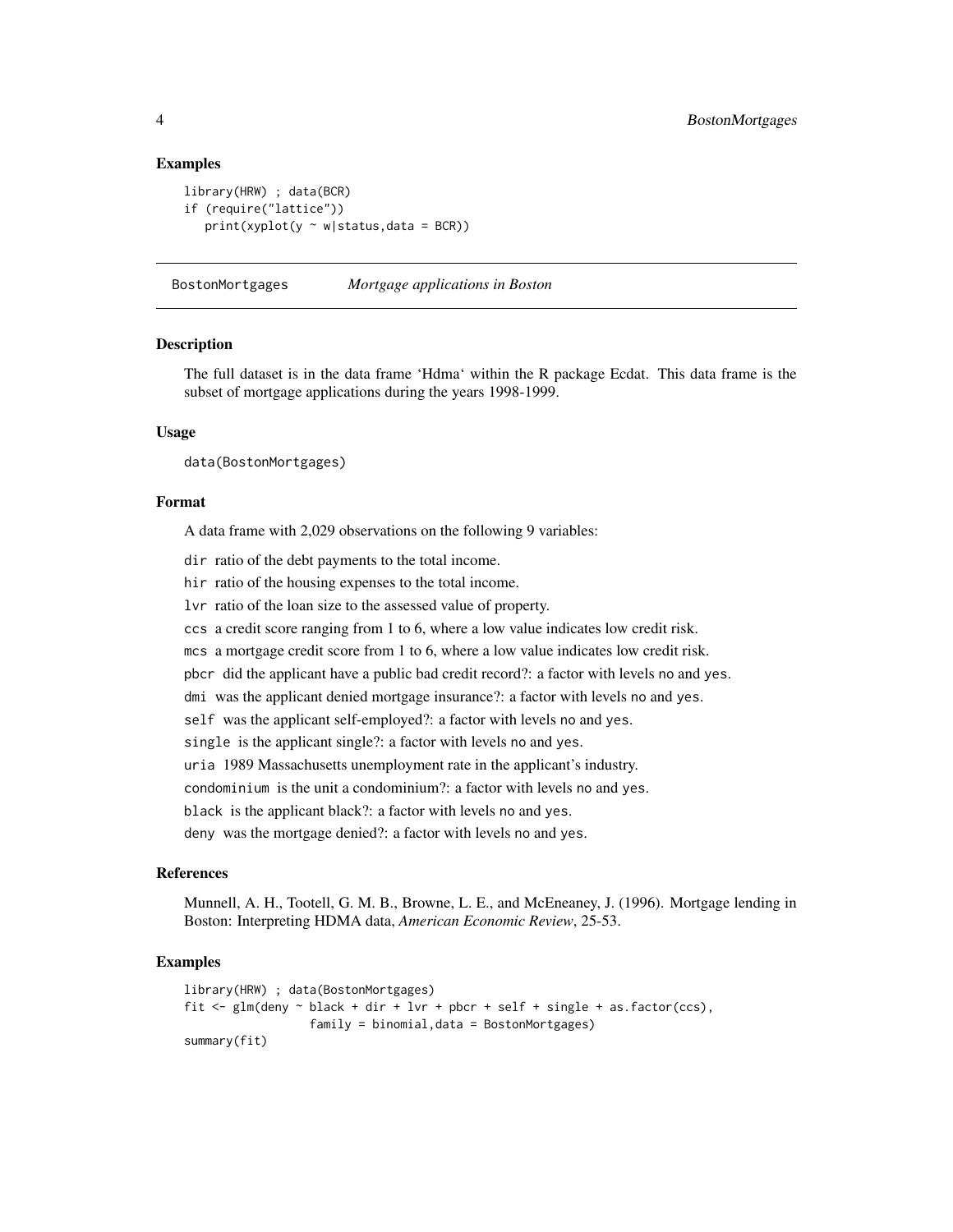<span id="page-4-0"></span>brainImage *Brain image*

#### Description

The brainImage data frame corresponds a functional magnetic image of a coronal slice of a human brain. The data are brain activity on a pixel array.

# Usage

data(brainImage)

# Format

This data frame is a 80 by 37 array. The entries correspond to brain activity in each of the corresponding pixels. The columns names are  $c1-c37$ . These names have no meaning, and are present to ensure that this data frame conforms with R data frame conventions.

#### Source

Landman, B.A., Huang, A.J., Gifford, A., Vikram, D.S., Lim, I.A.L, Farrell, J.A.D., Bogovic, J.A., Hua, J., Chen, M., Jarso, S., Smith, S.A., Joel, S., Mori, S., Pekar, J.J., Barker, P.B., Prince, J.L. and van Zijl, P.C.M. (2010). Multi-parametric neuroimaging reproducibility: A 3T resource study. *NeuroImage*, 54, 2854-2866.

# Examples

library(HRW) ; data(brainImage) image(as.matrix(brainImage))

capm *Stock indices*

# Description

Daily returns on the Standard & Poors' 500 stock market index, daily rate of the U.S. Treasury bills, and 3 companies' stocks including Microsoft, the General Electric and the Ford Motor Company during the period from November 1, 1993 to March 31, 2003.

# Usage

data(capm)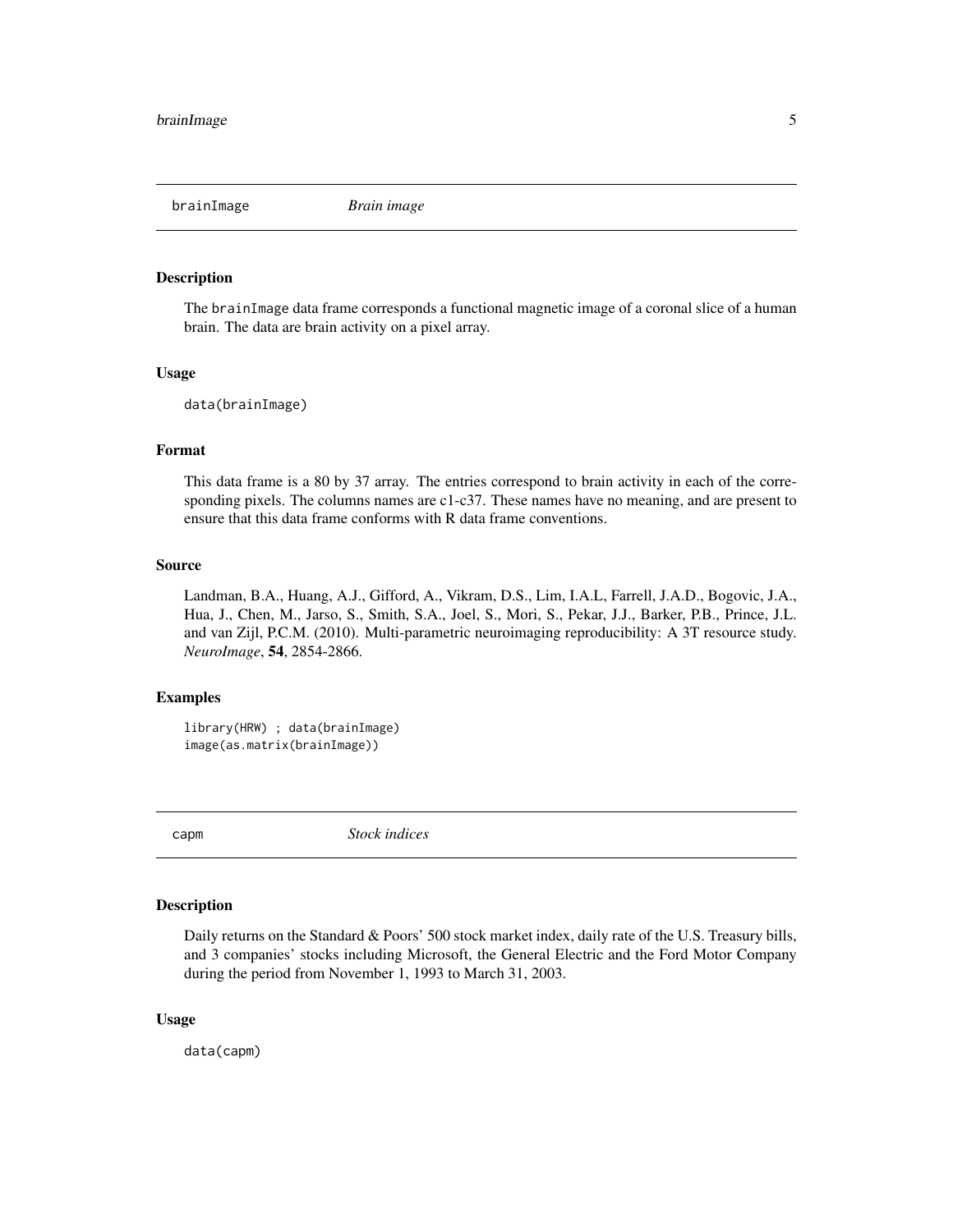# <span id="page-5-0"></span>Format

A data frame with 2363 observations on the following 6 variables:

Close.tbill Daily Treasury bill rate expressed as a percentage.

Close.msft Daily closing price of the Microsoft stock.

Close.sp500 Daily closing Standard and Poor's 500 index.

Close.ge Daily closing price of the General Electric stock.

Close.ford Daily closing price of the Ford Motor Company stock.

Date Dates from November 1, 1993 to March 31, 2003 (d-Mon-yy and dd-Mon-yr formats).

# Source

Federal Reserve Bank of St. Louis U.S.A. (Treasury bill rates) and Yahoo Finance (stock prices).

# Examples

# The Capital Asset Pricing Model (CAPM) states that the excess returns on a stock # have a linear relationship with the returns on the market. This example investigates # the CAPM for General Electric stock:

```
library(HRW) ; data(capm)
n \leq -\dim(\text{capm})[1]riskfree <- capm$Close.tbill[2:n]/365
elrGE <- diff(log(capm$Close.ge)) - riskfree
elrSP500 <- diff(log(capm$Close.sp500)) - riskfree
plot(elrSP500,elrGE,col = "blue",cex = 0.2)
fitOLS <- lm(elrGE ~ elrSP500)
summary(fitOLS)
par(mfrow = c(2,2)); plot(fitOLS)
```
carAuction *Cars purchased at auction*

# **Description**

The carAuction data frame has data on several variables concerning cars purchased at automobile auctions by automobile dealerships in the United States of America. The origin of these data is a classification competition titled "Don't Get Kicked!" that ran on the 'kaggle' platform ([www.](www.kaggle.com) [kaggle.com](www.kaggle.com)) during 2011-2012. Many of the variables in this data fram have been derived from those in the original data set from <www.kaggle.com>.

# Usage

data(carAuction)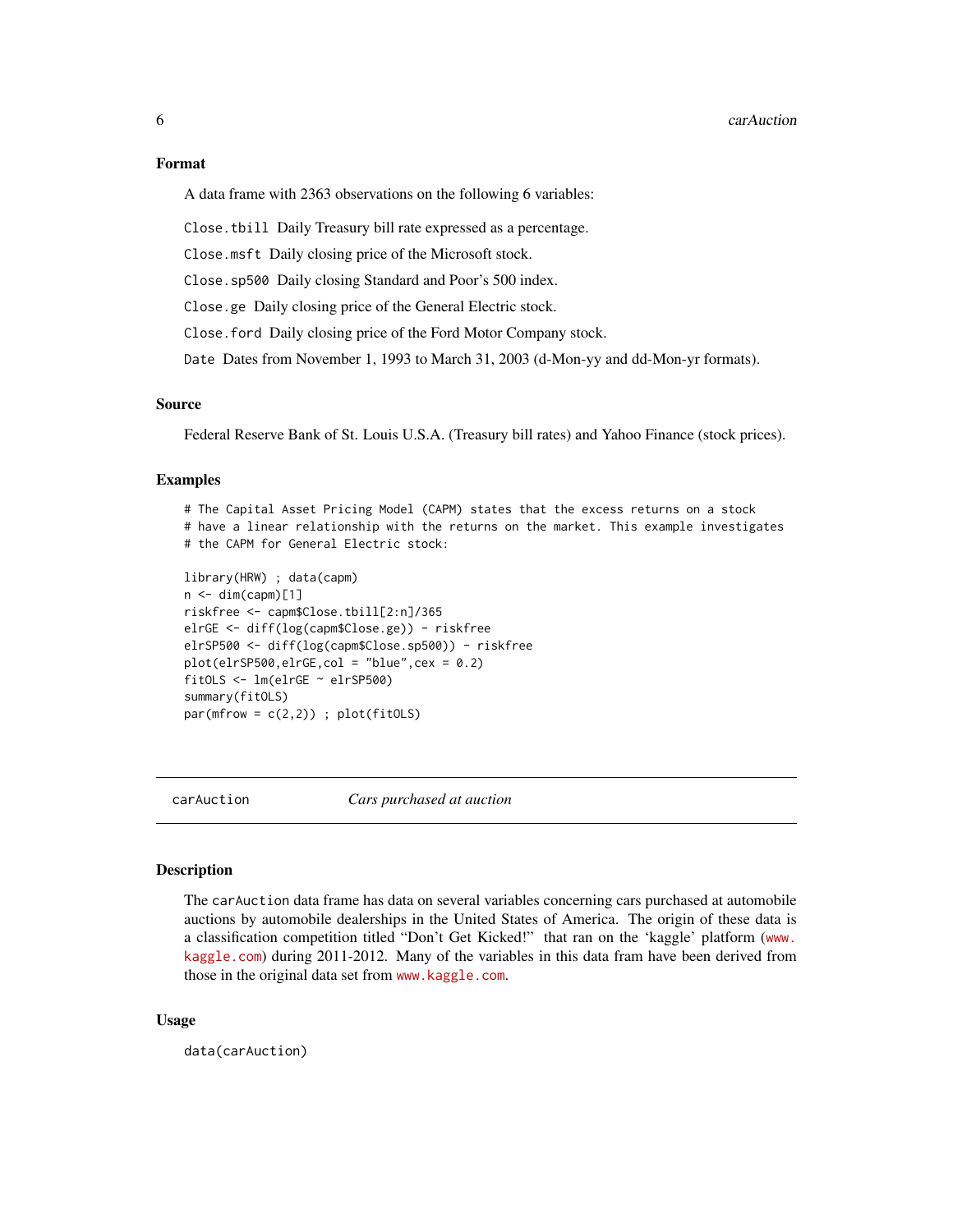#### $c$ arAuction 7

#### Format

This data frame contains the following columns:

RefId unique number assigned to each vehicles.

IsBadBuy indicator that the vehicle purchased at auction by an automobile dealership has serious problems that hinder or prevent it being sold - a "bad buy":

 $1 =$  the vehicle is a "bad buy"

 $0 =$  the vehicle is a "good buy".

All other indicator variables are defined in this way.

purchIn2010 indicator that vehicle was purchased in 2010.

aucEqAdesa indicator that the auction provider at which the vehicle was purchased was Adesa.

aucEqManheim indicator that the auction provider at which the vehicle was purchased was Manheim.

vehYearEq03 indicator that the manufacturer's year of the vehicle is 2003.

vehYearEq04 indicator that the manufacturer's year of the vehicle is 2004.

vehYearEq05 indicator that the manufacturer's year of the vehicle is 2005.

vehYearEq06 indicator that the manufacturer's year of the vehicle is 2006.

vehYearEq07 indicator that the manufacturer's year of the vehicle is 2007.

ageAtSale age of the vehicle in years when sold.

makeEqChevrolet indicator that the vehicle's manufacturer is Chevrolet.

makeEqFord indicator that the vehicle's manufacturer is Ford.

makeEqDodge indicator that the vehicle's manufacturer is Dodge.

makeEqChrysler indicator that the vehicle's manufacturer is Chrysler.

trimEqBas indicator that the trim level of the vehicle is 'Bas'.

trimEqLS indicator that the trim level of the vehicle is 'LS'.

trimEqSE indicator that the trim level of the vehicle is 'SE'.

subModelEq4DSEDAN indicator that the submodel of the vehicle is '4DSedan'.

subModelEq4DSEDANLS indicator that the submodel of the vehicle is '4DSedanLS'.

subModelEq4DSEDANSE indicator that the submodel of the vehicle is '4DSedanSE'.

colourEqSilver indicator that the vehicle color is silver.

colourEqWhite indicator that the vehicle color is white.

colourEqBlue indicator that the vehicle color is blue.

colourEqGrey indicator that the vehicle color is grey.

colourEqBlack indicator that the vehicle color is black.

colourEqRed indicator that the vehicle color is red.

colourEqGold indicator that the vehicle color is gold.

colourEqOrange indicator that the vehicle color is orange.

transEqManual indicator that the vehicle has manual transmission.

wheelEqAlloy indicator that the vehicle has alloy wheels.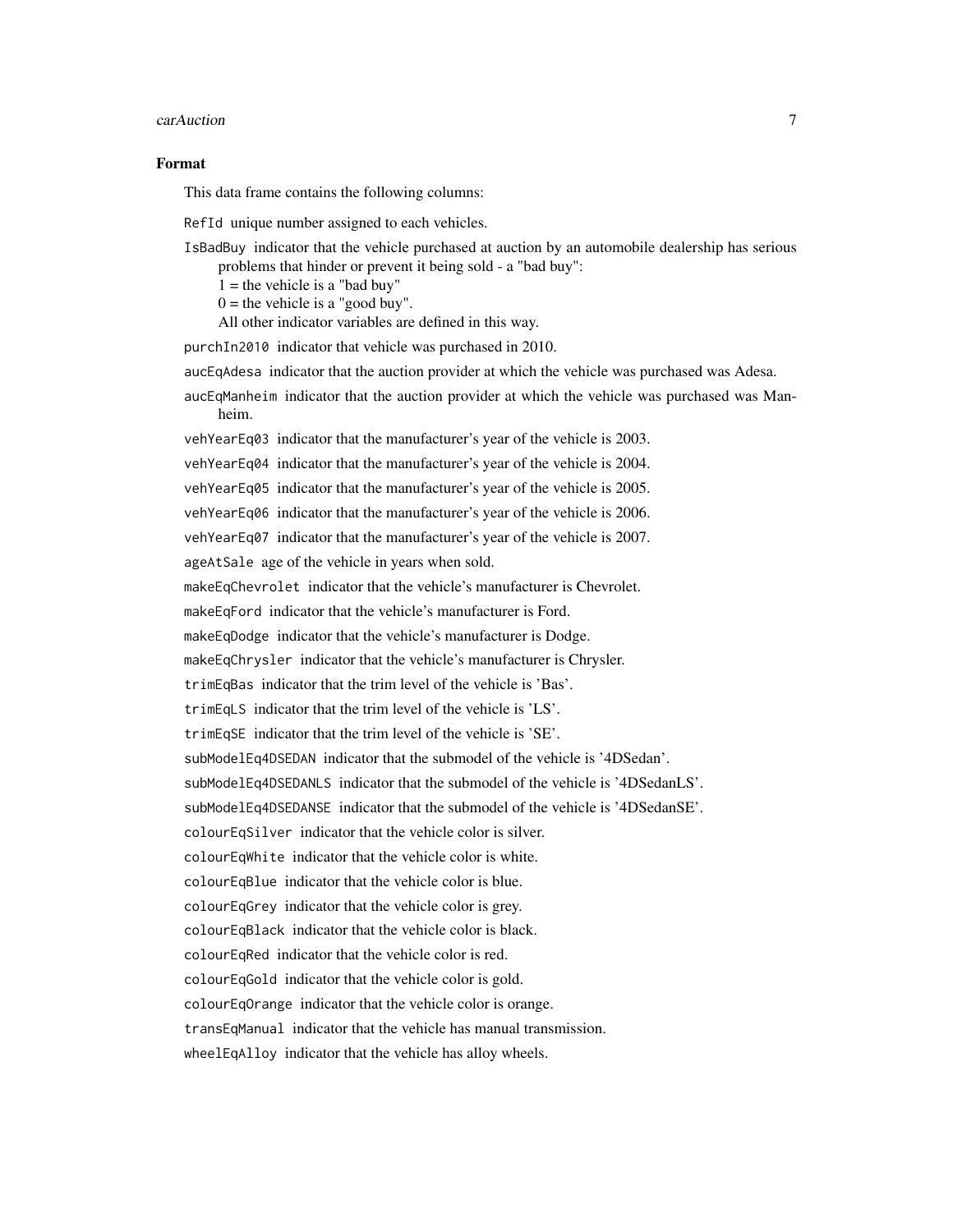wheelEqCovers indicator that the vehicle has covered wheels. odomRead the vehicle's odometer reading in miles. AmericanMade indicator that the vehicle was manufactured in the United States of America. otherAsianMade indicator that the vehicle was manuctured in an Asian nation other than Japan or South Korea. sizeEqTruck indicator that the size category of the vehicle is 'truck'. sizeEqMedium indicator that the size category of the vehicle is 'medium'. sizeEqSUV indicator that the size category of the vehicle is 'SUV'. sizeEqCompact indicator that the size category of the vehicle is 'compact'. sizeEqVan indicator that the size category of the vehicle is 'van'. price acquisition price for this vehicle in average condition at time of purchase in U.S. dollars. purchInTexas indicator that the vehicle was purchased in Texas. purchInFlorida indicator that the vehicle was purchased in Florida. purchInCalifornia indicator that the vehicle was purchased in California. purchInNorthCarolina indicator that the vehicle was purchased in North Carolina. purchInArizona indicator that the vehicle was purchased in Arizona. purchInColorado indicator that the vehicle was purchased in Colorado. purchInSouthCarolina indicator that the vehicle was purchased in South Carolina. costAtPurch acquisition cost paid for the vehicle at time of purchase. onlineSale indicator that the vehicle was purchased online. warrantyCost warranty cost in U.S. dollars.

# Source

The "Don't Get Kicked" competition, <www.kaggle.com>.

```
library(HRW) ; data(carAuction)
## Not run:
for (colNum in 3:10)
{
  plot(jitter(carAuction[,colNum]),jitter(carAuction$IsBadBuy),pch = ".",
        xlab = names(carAuction)[colNum], ylab = "is car a bad buy?", col = "blue")
   readline("Hit Enter to continue.\n")
}
for (colNum in 11:51)
{
  plot(jitter(carAuction[,colNum]),jitter(carAuction$IsBadBuy),pch = ".",
        xlab = names(carAuction)[colNum], ylab = "is car a bad buy?", col = "blue")
   readline("Hit Enter to continue.\n")
}
## End(Not run)
```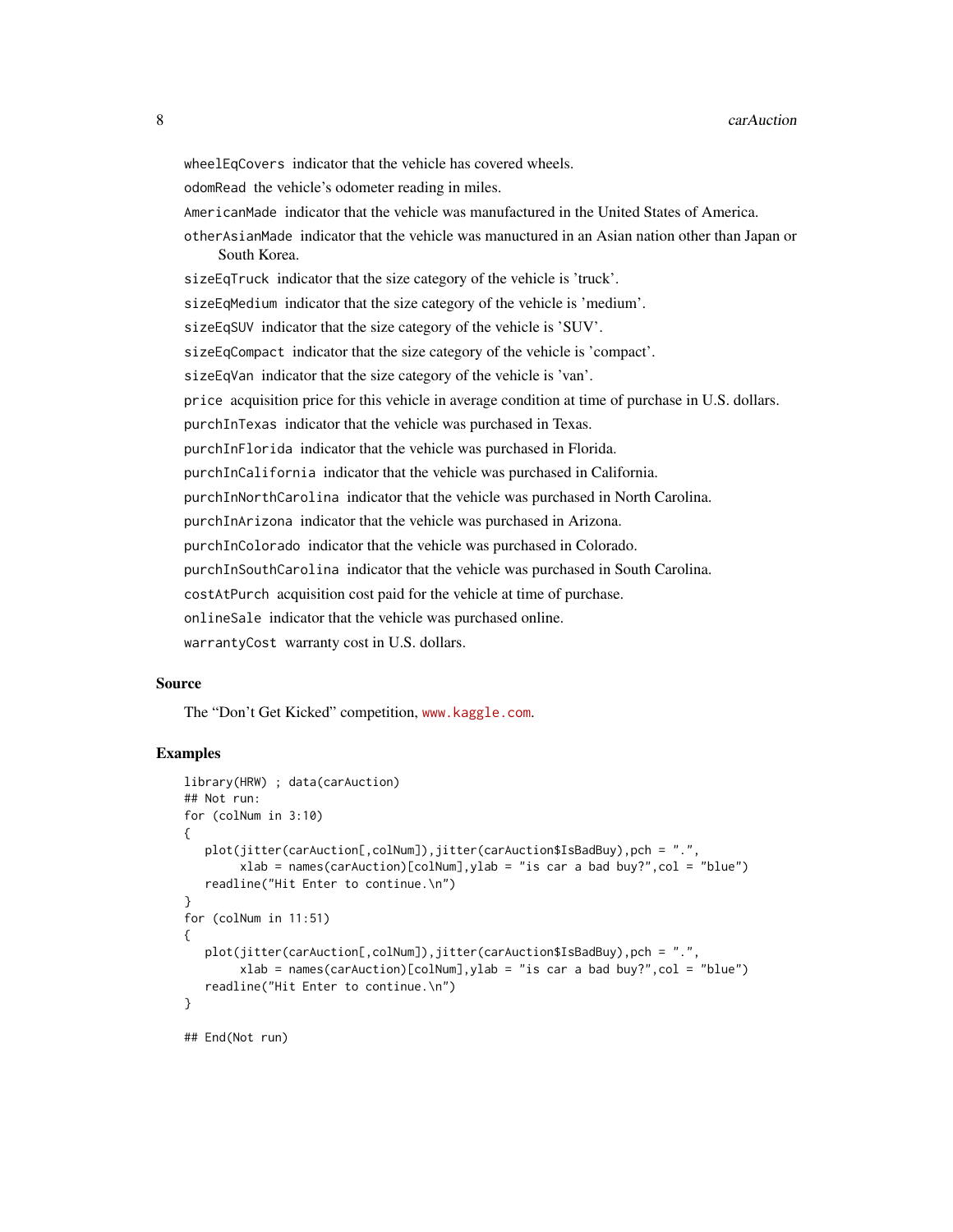<span id="page-8-0"></span>The CHD data frame has data on coronary heart disease status, cholesterol level measurements and age. Further details are given in the 1996 'Journal of the American Statistical Association' article by Roeder, Carroll and Lindsay (full reference below).

# Usage

data(CHD)

# Format

This data frame contains the following columns:

- CHD indicator of coronary heart disease status:
	- $0 =$  patient does not have coronary heart disease,  $1$  = patient has coronary heart disease.
- LDL low density lipoprotein cholesterol level.
- TC total cholesterol level.
- age age of patient in years.

# Source

Roeder, K., Carroll, R.J. and Lindsay, B.G. (1996). A semiparametric mixture approach to casecontrol studies with errors in covariables. *Journal of the American Statistical Association*, 91, 722-732.

# References

Richardson, S., Leblond, L., Jaussent, I. and Green, P.J. (2002). Mixture models in measurement error problems, with reference to epidemiological studies. *Journal of the Royal Statistical Society, Series A*, 163, 549-566.

# Examples

library(HRW) ; data(CHD) pairs(CHD)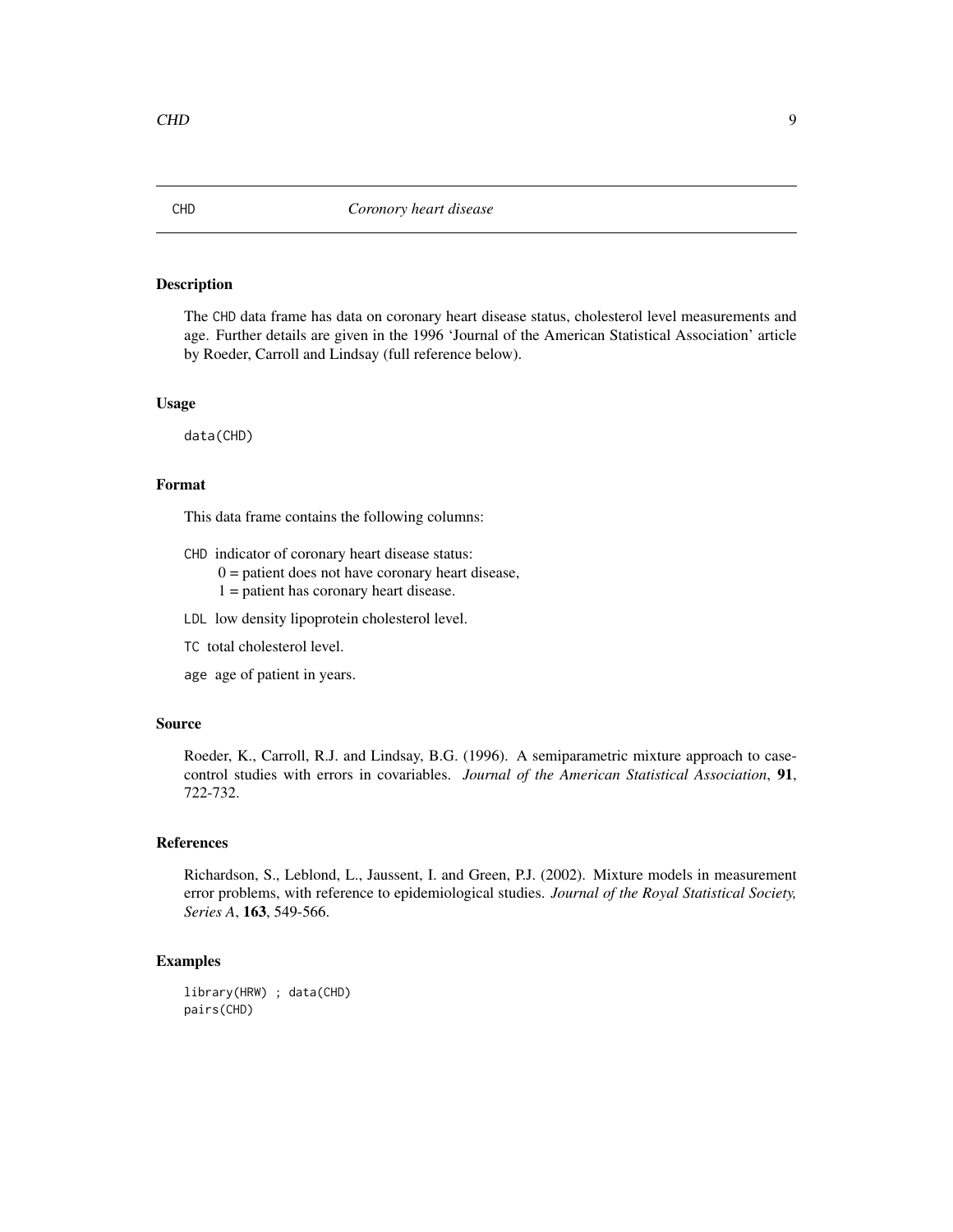<span id="page-9-0"></span>

The coral data frame has data on initial size, taxonomic identity and alive/death status of coral organisms in French Polynesia.

#### Usage

data(coral)

# Format

This data frame contains the following columns:

siteDepthPeriod factor with levels corresponding to a code for the site, depth and time period concerning where and when coral organisms were measured.

taxon factor corresponding to an abbreviation for taxonomic identity:

ACR = Acropora, POC = Pocillopora, POR = Porites.

logInitialSizePlusOne initial size measurement of coral organism transformed according to the  $log$ (initial size + 1).

died indicator that coral organism has died:

 $1 = \text{cord}$  organism has died,

 $0 = \text{coral organism still alive.}$ 

#### Source

Kayal, M., Vercelloni, J., Wand, M.P. and Adjeroud, M. (2015). Searching for the best bet in life-strategy: a quantitative population dynamics approach to life history trade-offs in reef-building corals. *Ecological Complexity*, 23, 73-84.

```
library(HRW) ; data(coral)
if (require("lattice"))
  print(xyplot(died ~ logInitialSizePlusOne|siteDepthPeriod*taxon,
               data = cord, layout = c(15,5))
```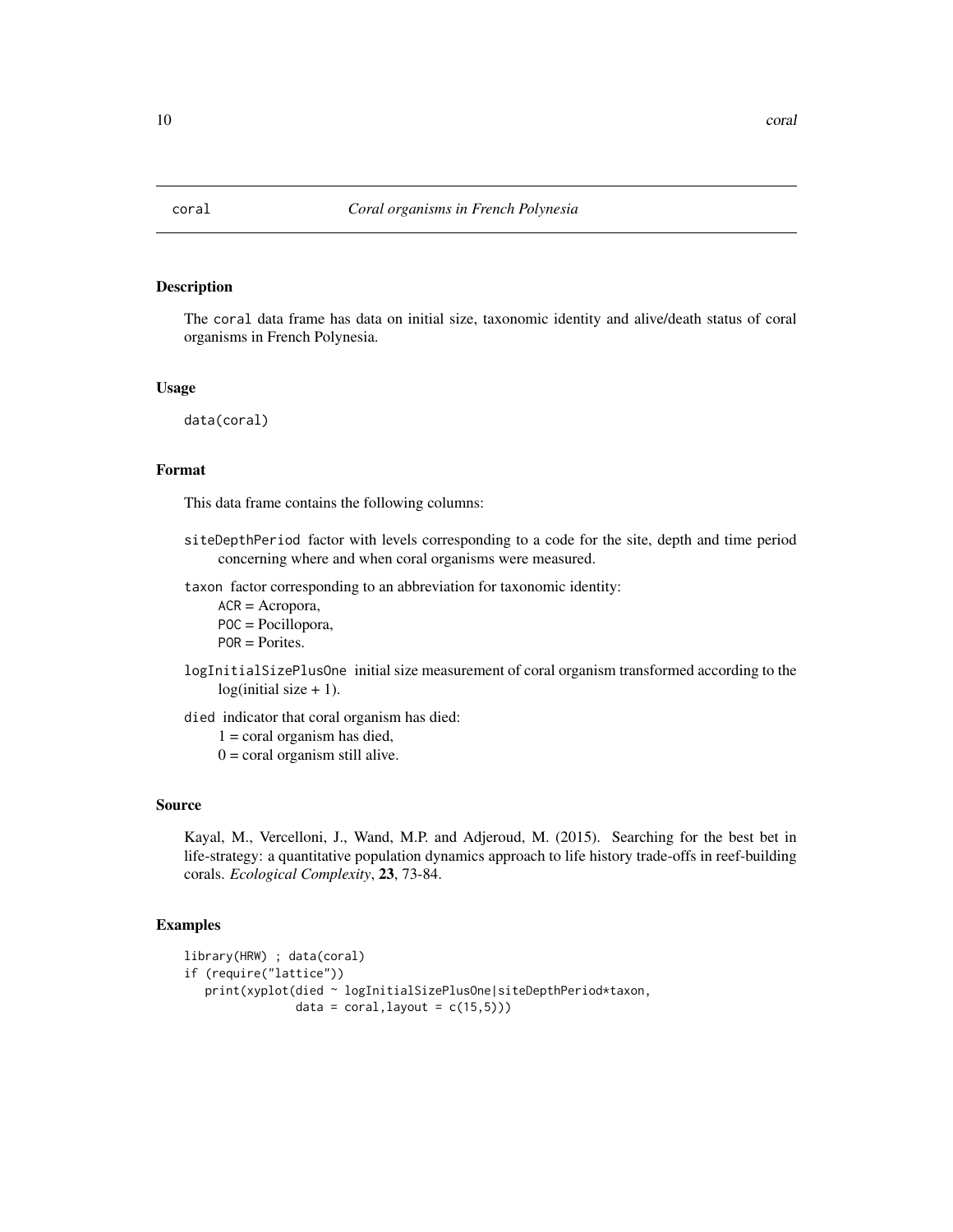<span id="page-10-1"></span><span id="page-10-0"></span>

Create a boundary polygon corresponding nominally to the effective probability density support of a bivariate dataset via an interactive graphical interface and mouse (or, possibly, touchpad) posititionings and button clicks.

# Usage

createBoundary(x,y)

#### Arguments

| vector containing the x-coordinates of a bivariate dataset. |
|-------------------------------------------------------------|
| vector containing the y-coordinates of a bivariate dataset. |

# Details

After the bivariate dataset is displayed on the screen a boundary polygon is selected by performing left mouse (or, possibly, touchpad) clicks on the screen to specify vertex positions, and then moving around in a clockwise direction until the polygon is completed. Completion is achieved by clicking inside the red octagon surrounding the starting vertex.

# Value

A two-column matrix containing the vertices of the selected boundary polygon.

#### Author(s)

M.P. Wand <matt.wand@uts.edu.au>

# See Also

[pointsInPoly](#page-17-1)

```
library(HRW)
x \leftarrow c(4, 1, 9, 8, 3, 9, 7)y \leftarrow c(5, 7, 5, 4, 2, 1, 1)## Not run: myBoundary <- createBoundary(x,y)
```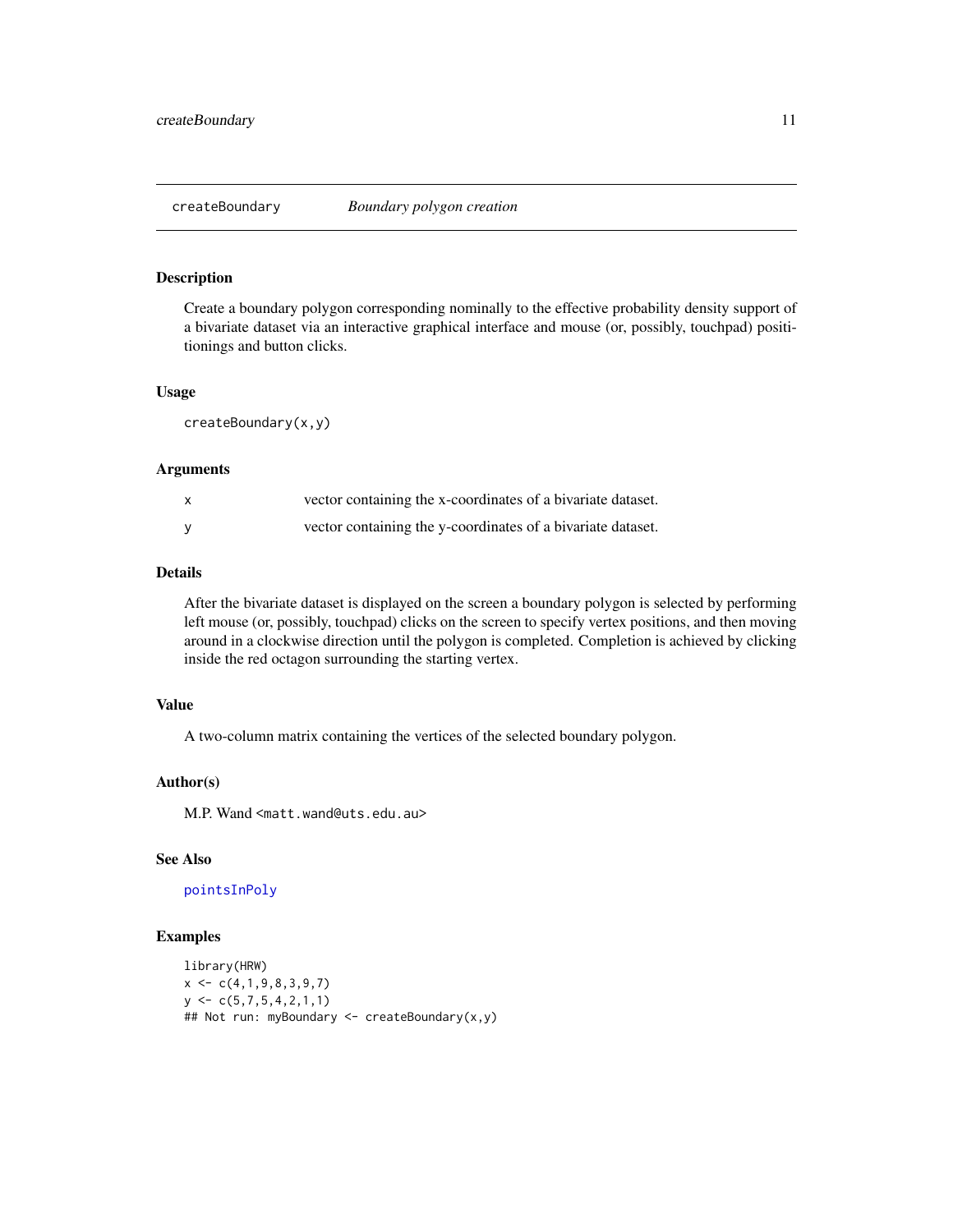<span id="page-11-0"></span>

The femSBMD data frame has longitudinal data on spinal bone mineral, density, age and ethnicity for female youths from a study on bone mineral acquisition.

#### Usage

data(femSBMD)

#### Format

This data frame contains the following columns:

idnum identification number unique to each subject.

spnbmd spinal bone mineral density in grams per square centimeter.

- age age of subject in years.
- ethnicity factor corresponding to the subject's ethnicity with levels Asian, Black, Hispanic and White.

black indicator of the subject being black:

 $0 =$  subject is black

 $1 =$  subject is not black.

hispanic indicator of the subject being Hispanic:

- $0 =$  subject is Hispanic
- $1 =$  subject is not Hispanic.

white indicator of the subject being white:

- $0 =$  subject is white
- $1 =$  subject is not white.

# Source

Bachrach, L.K., Hastie, T., Wang, M.-C., Narasimhan, B. and Marcus, R. (1999). Bone mineral acquisition in healthy Asian, Hispanic, Black, and Caucasian youth: a longitudinal study. *Journal of Clinical Endocrinology and Metabolism*, 84, 4702-4712.

```
library(HRW) ; data(femSBMD)
if (require("lattice"))
  print(xyplot(spnbmd ~ age|factor(ethnicity),groups = idnum,
                data = femSBMD, type = "b")
```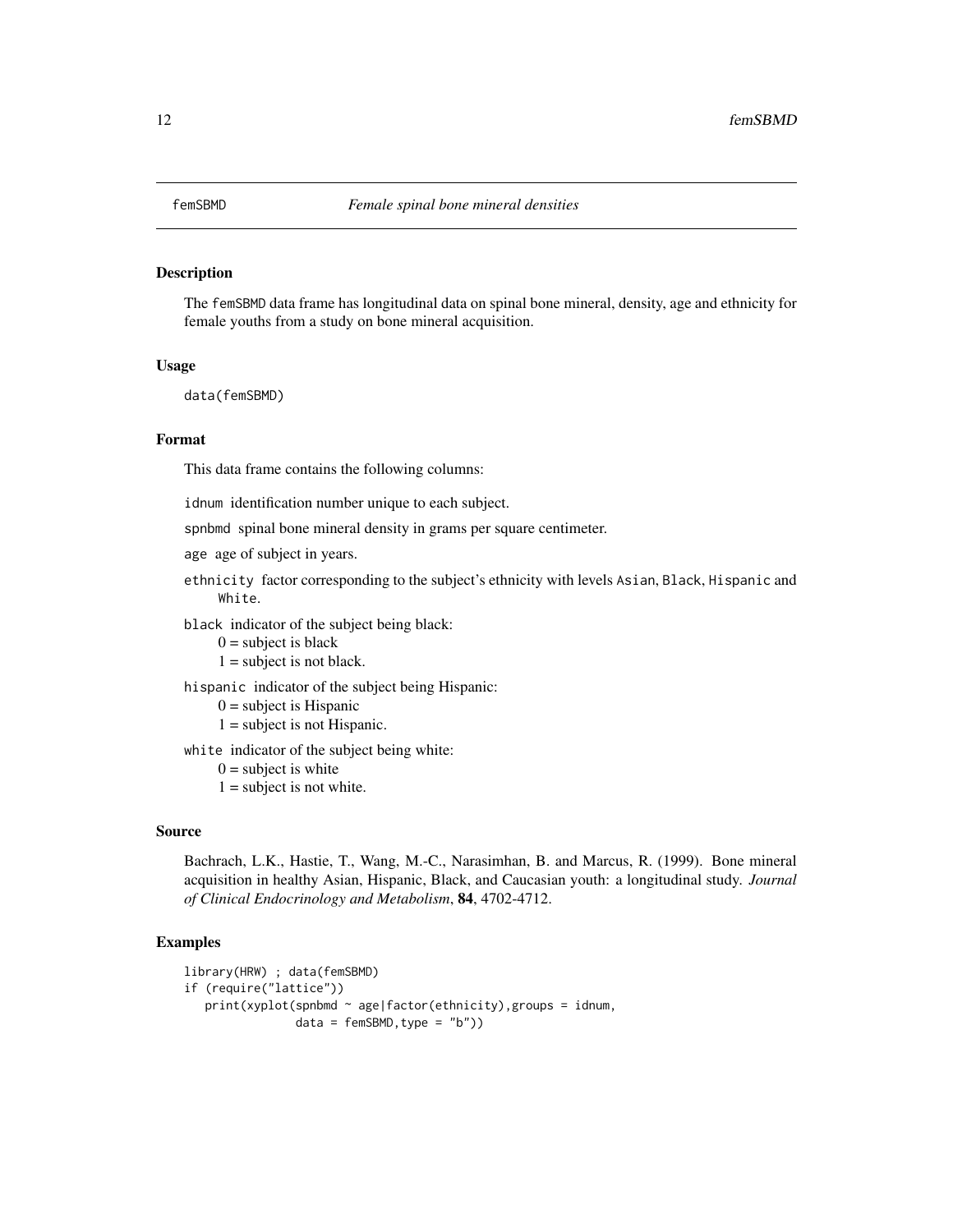<span id="page-12-0"></span>Data on adolescent somatic growth obtained from a study of the mechanisms of human hypertension development conducted at the Indiana University School of Medicine, Indianapolis, Indiana, U.S.A. The data are restricted to a subset of 216 adolescents in the original study who had at least 9 height measurements. There are a total of 4,123 height measurements taken approximately every 6 months.

# Usage

data(growthIndiana)

# Format

A data frame with 4,123 observations on the following 5 variables:

idnum identification numbers of the 216 adolescents.

height height in centimeters.

age age in years.

male indicator of the adolescent being male:

- $1 =$  adolescent is male,
- $0 =$  adolescent is female.

black indicator of the adolescent being black:

- $1 =$  adolescent is black,
- $0 =$  adolescent is not black.

#### References

Pratt, J.H., Jones, J.J., Miller, J.Z., Wagner, M.A. and Fineberg, N.S. (1989). Racial differences in aldosterone excretion and plasma aldosterone concentrations in children. *New England Journal of Medicine*, 321, 1152-1157.

```
library(HRW) ; data(growthIndiana)
growthINblackMales <- growthIndiana[(growthIndiana$male == 1) & (growthIndiana$black == 1),]
if (require("lattice"))
   xyplot(height ~ age|factor(idnum),data = growthINblackMales)
```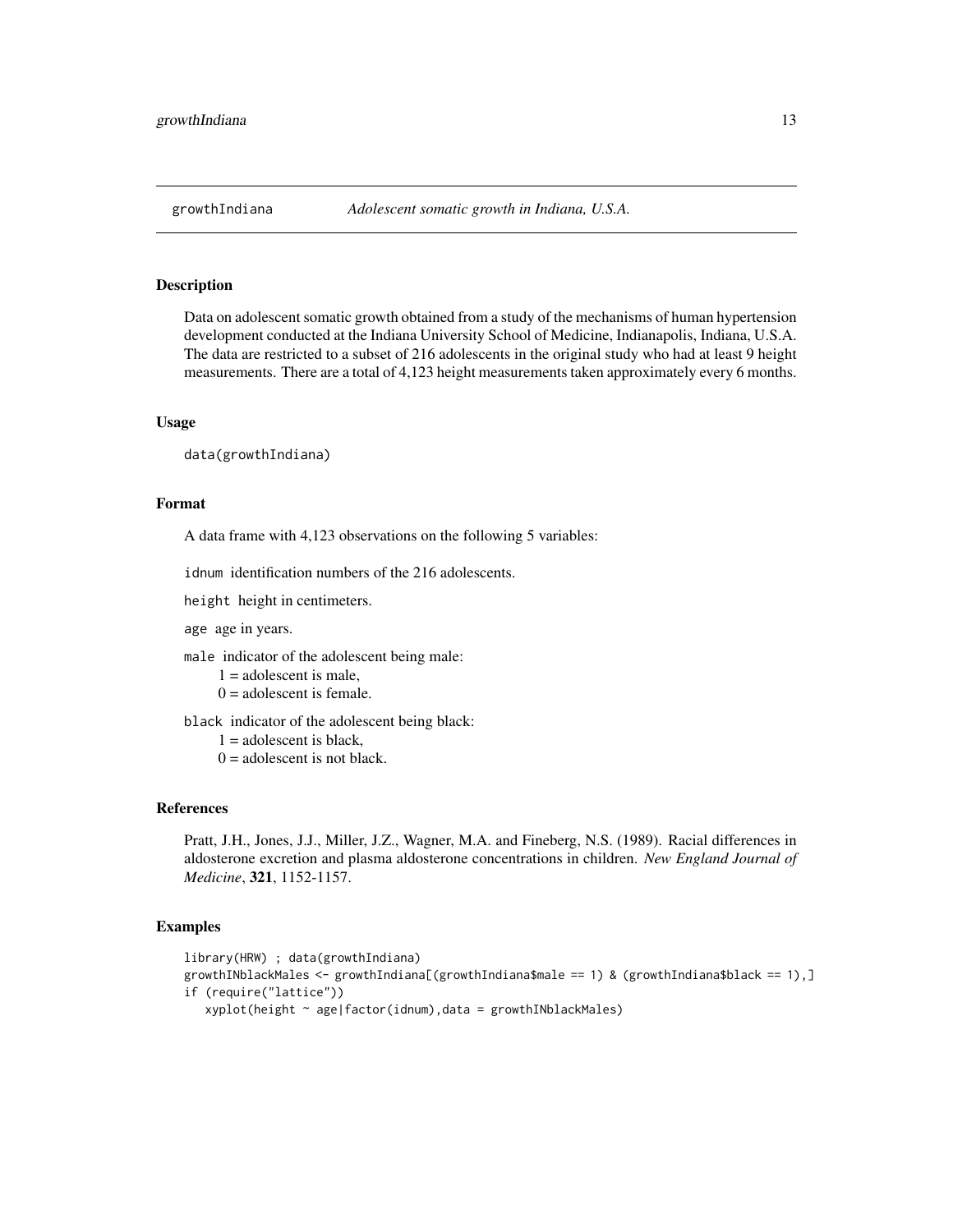<span id="page-13-0"></span>

Indonesian Children's Health Study of respiratory infections for a cohort of 275 Indonesian children. The data are longitudinal with each child having between 1 and 6 repeated measurements.

#### Usage

data(indonRespir)

#### Format

A data frame with 1200 observations on the following 12 variables:

idnum child identification number.

respirInfec indicator of presence of resipiratory infection.

age age of the child in years.

vitAdefic indicator of Vitamin A deficiency:

 $1 =$  the child had Vitamin A deficiency,

 $0 =$  the child did not have Vitamin A deficiency.

female indicator of child being female:

- $1 =$  the child is female,
- $0 =$  the child is male.

height height of the child in centimeters.

stunted indicator of the child being "short for his/her age":

- $1 =$  the child is "short for his/her age",
- $0 =$  the child is not "short for his/her age"
- visit2 indicator that the child had exactly 2 clinical visits:
	- $1 =$  the exact number of clinical visits was 2,
	- $0 =$  the exact number of clinical visits was not 2.
- visit3 indicator that the child had exactly 3 clinical visits:
	- $1 =$  the exact number of clinical visits was 3,
	- $0 =$  the exact number of clinical visits was not 3.
- visit4 indicator that the child had exactly 4 clinical visits:

 $1 =$  the exact number of clinical visits was 4.

- $0 =$  the exact number of clinical visits was not 4.
- visit5 indicator that the child had exactly 5 clinical visits:
	- $1 =$  the exact number of clinical visits was 5,
	- $0 =$  the exact number of clinical visits was not 5.
- visit6 indicator that the child had exactly 6 clinical visits:
	- $1 =$  the exact number of clinical visits was 6,
	- $0 =$  the exact number of clinical visits was not 6.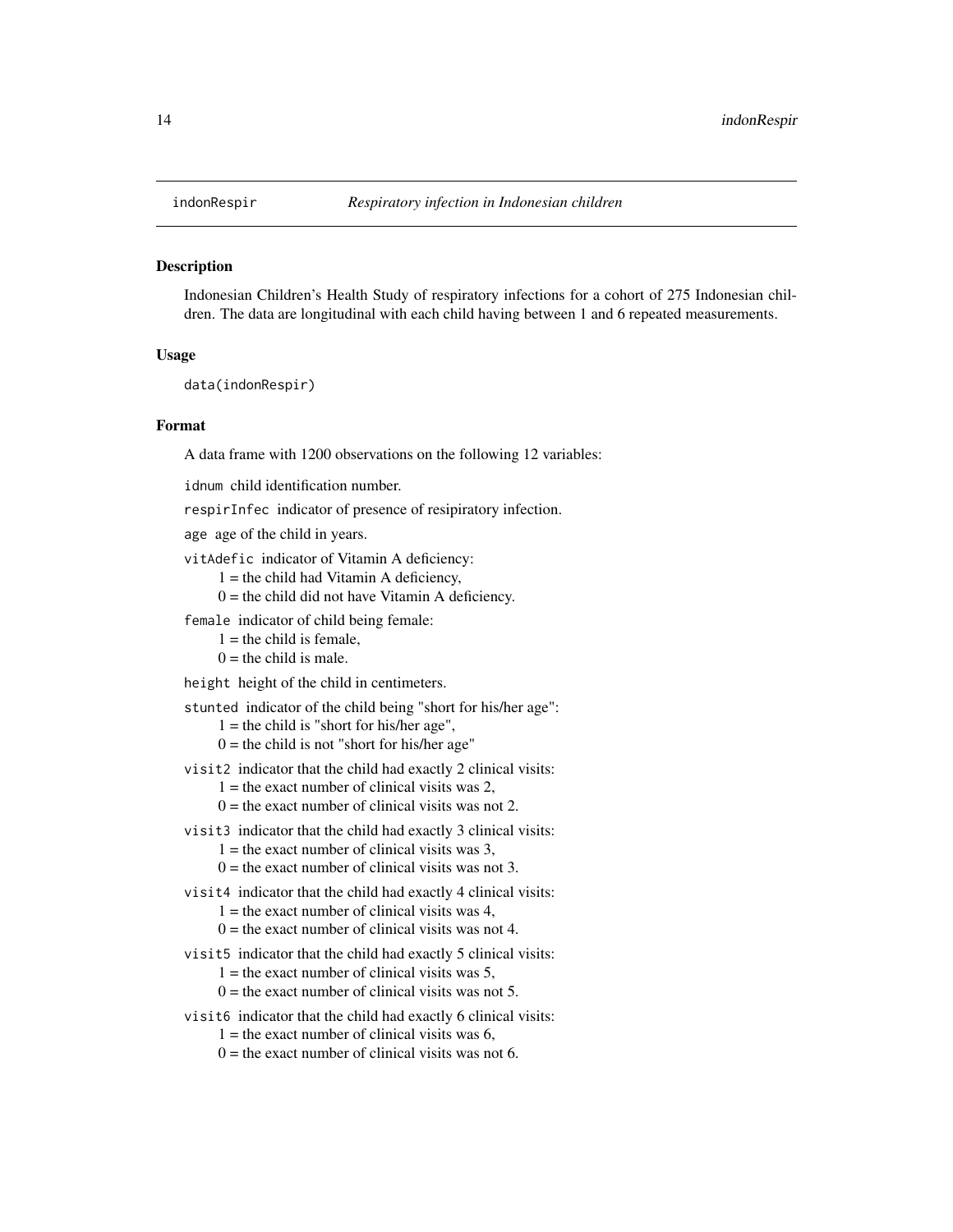<span id="page-14-0"></span>lidar tidak dan kecamatan di sebagai kecamatan di sebagai kecamatan di sebagai kecamatan di sebagai kecamatan <br>Terbanyak

# Source

Sommer, A. (1982). *Nutritional Blindness*. New York: Oxford University Press.

# References

Diggle, P., Heagerty, P., Liang, K.-L. and Zeger, S. (2002). *Analysis of Longitudinal Data (Second Edition).* Oxford: Oxford University Press.

# Examples

```
library(HRW) ; data(indonRespir)
if (require("mgcv"))
{
   fit <- gamm(respirInfec ~ s(age) + vitAdefic + female + height
            + stunted + visit2 + visit3 + visit4 + visit5 + visit6,
            random = list(idnum = \sim1), family = binomial, data = indonRespir)
   summary(fit$gam)
}
```
lidar *Light detection and ranging*

# Description

The lidar data frame has 221 pairs from a LIght Detection And Ranging (LIDAR) experiment.

#### Usage

data(lidar)

# Format

This data frame contains the following columns:

range distance traveled before the light is reflected back to its source.

logratio logarithm of the ratio of received light from two laser sources.

# Source

Sigrist, M. (Ed.) (1994). *Air Monitoring by Spectroscopic Techniques* (Chemical Analysis Series, vol. 197). New York: Wiley.

# Examples

library(HRW) ; data(lidar) plot(lidar\$range,lidar\$logratio)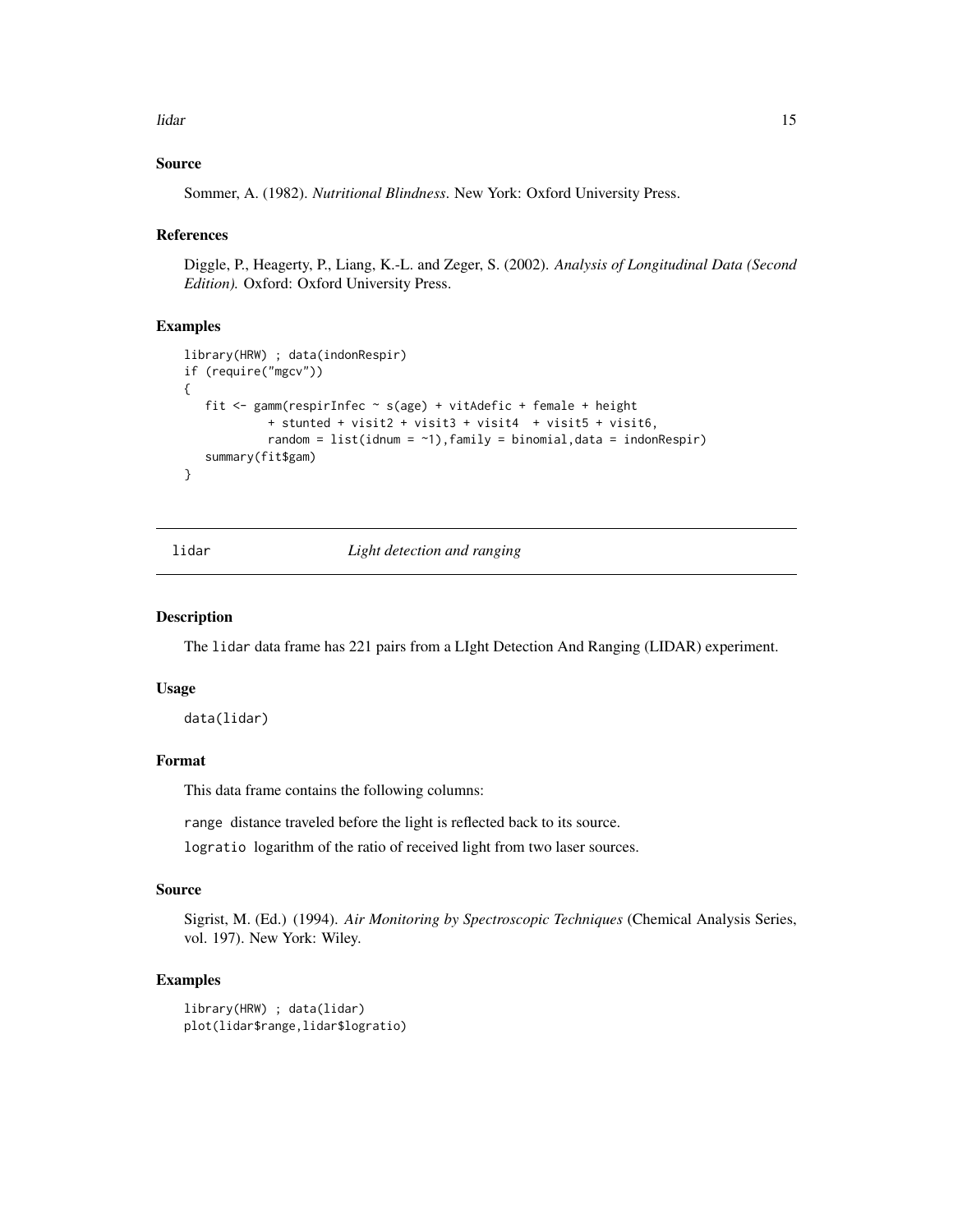<span id="page-15-0"></span>

This dataset is a subset of the ozone2 dataset in the fields package. It contains the 8-hour average ozone concentration at 147 sites in the midwest region of the U.S.

# Usage

data(ozoneSub)

# Format

A data frame with 147 observations on the following 3 variables:

longitude observation longitude.

latitude observation latitude.

ozone ozone level.

# Source

Aerometric Information Retrieval System, the U.S. Environmental Protection Agency air quality data base.

# References

Nychka, D., Furrer, R., Paige, J. and Sain, S. (2017). fields: Tools for spatial data. R package version 9.0. <https://www.r-project.org>.

```
library(HRW) ; data(ozoneSub)
if (require("mgcv"))
{
  fit.ozone.mgcv.tp <- gam(ozone ~ s(longitude,latitude,bs = "tp"),
                            data = ozoneSub, method = "REML")plot(fit.ozone.mgcv.tp,scheme = 2,
       main = "ozone concentration", bty = "1")
  points(ozoneSub$longitude,ozoneSub$latitude)
}
if (require("fields"))
  US(add = TRUE, lwd = 2)
```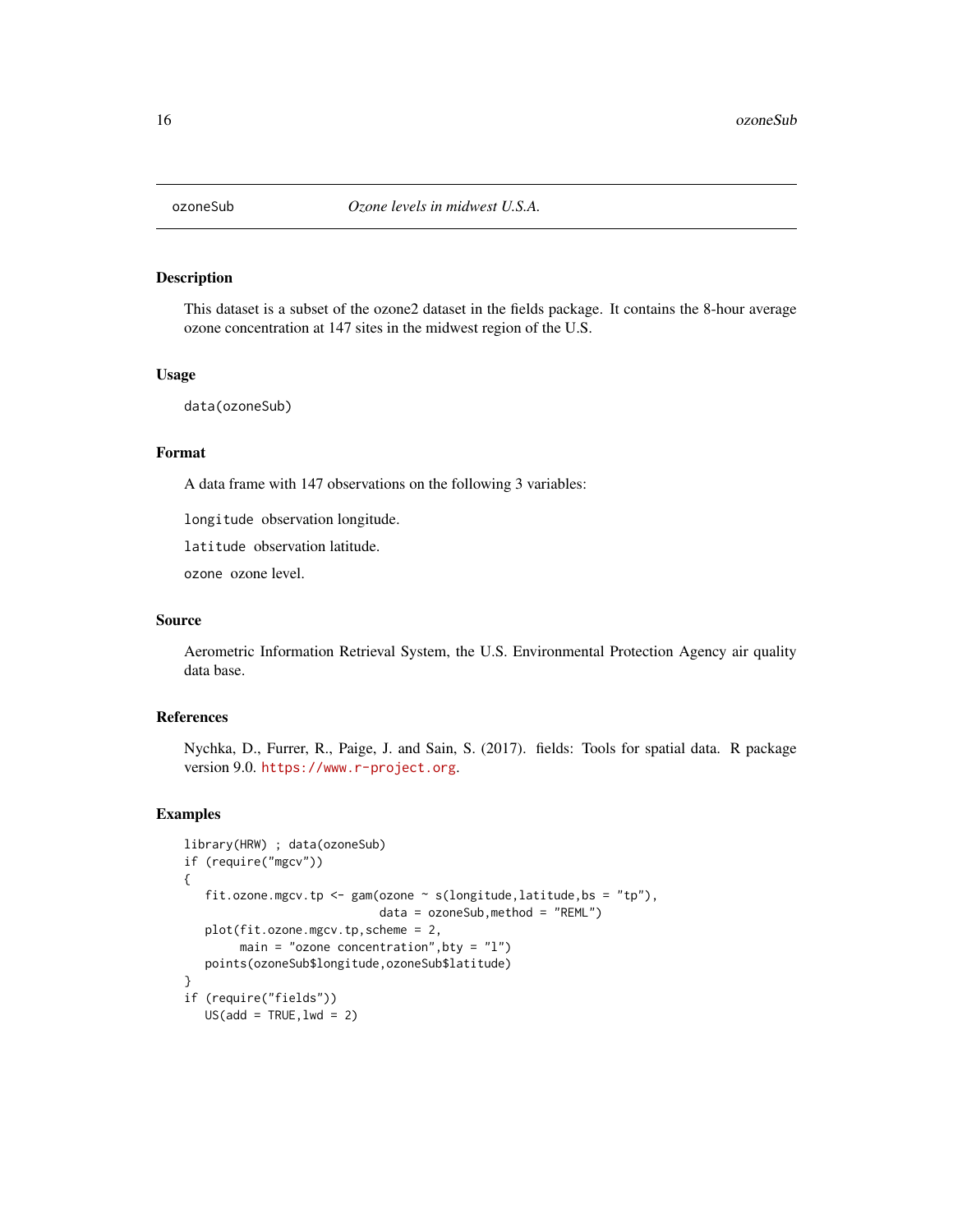<span id="page-16-0"></span>

The plankton data frame has data on six flow cytometric measurements for 400 plankton organisms categorized into 5 different species. The data are synthetic and were generated to test various machine learning algorithms for plankton species classification. More details are given in the 2001 'Cytometry' article by Boddy, Wilkins and Morris (full reference below).

# Usage

data(plankton)

#### Format

This data frame contains the following columns:

timeFlight time of flight.

forwScatt foreward-scatter.

sideScatt side-scatter.

redFluorBlueLight red fluorescence under blue light.

greenFluorBlueLight green fluorescence under blue light.

redFluorRedLight red fluorescence under red light.

species name of the plankton species, which is either Dunaliella, Hemiselmis, Isochrysis, Pavlova or Pyramimonas.

# Source

Boddy, L., Wilkins, M.F. and Morris, C.W. (2001). Pattern recognition in flow cytometry. *Cytometry*, 44, 195-209.

```
library(HRW) ; data(plankton)
pointCols <- c("red","blue","green","orange","purple")
pairs(plankton[,1:6],col = pointCols[plankton$species],pch = ".")
```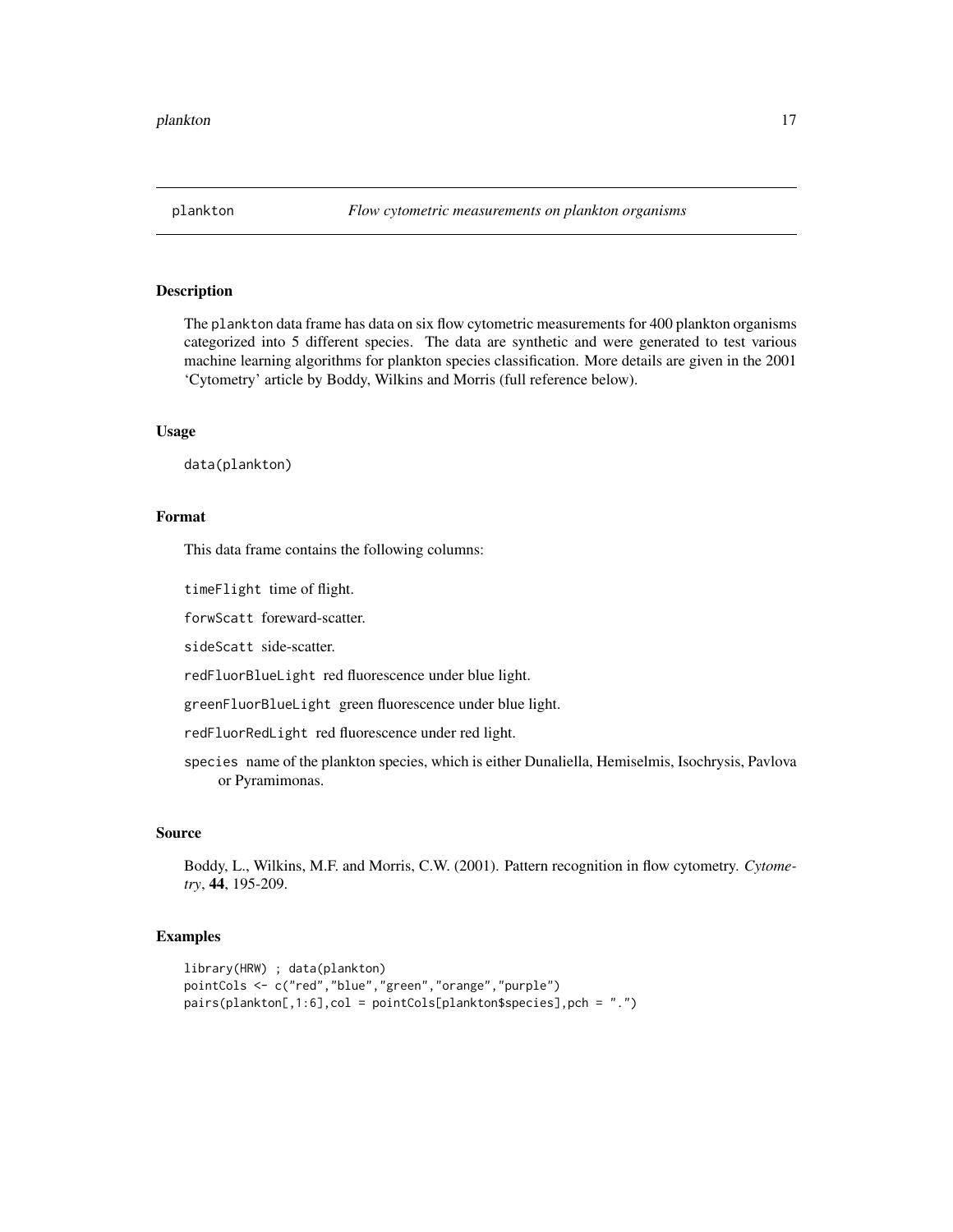<span id="page-17-1"></span><span id="page-17-0"></span>

Determination of whether each member of a set of bivariate points are inside a polygon.

# Usage

```
pointsInPoly(pointsCoords,polygon)
```
# Arguments

| pointsCoords | two-column matrix with each row specifying the $(x,y)$ coordinates of a point.    |
|--------------|-----------------------------------------------------------------------------------|
| polygon      | two-column matrix with each row specifying the $(x,y)$ coordinates of a vertex of |
|              | a polygon.                                                                        |

# Details

Geometric results are used to determine whether each of a set of bivariate points is inside or outside a polygon. A Boolean vector of indicators of whether or not each point is inside the polygon is returned.

# Value

A Boolean array with length equal to the number of rows in 'pointsCoords' corresponding to whether or not each of the corresponding points in 'pointCoords' are inside 'polygon'.

# Author(s)

M.P. Wand <matt.wand@uts.edu.au>

# See Also

[createBoundary](#page-10-1)

```
library(HRW)
myPolygon <- rbind(c(1,9),c(8,8),c(9,3),c(3,2),c(1,9))/10
plot(0:1,0:1,type = "n") ; lines(myPolygon)
xyMat <- cbind(runif(10),runif(10))
inPoly <- pointsInPoly(xyMat,myPolygon) ; print(inPoly)
points(xyMat[,1],xyMat[,2],col = as.numeric(inPoly) + 2)
```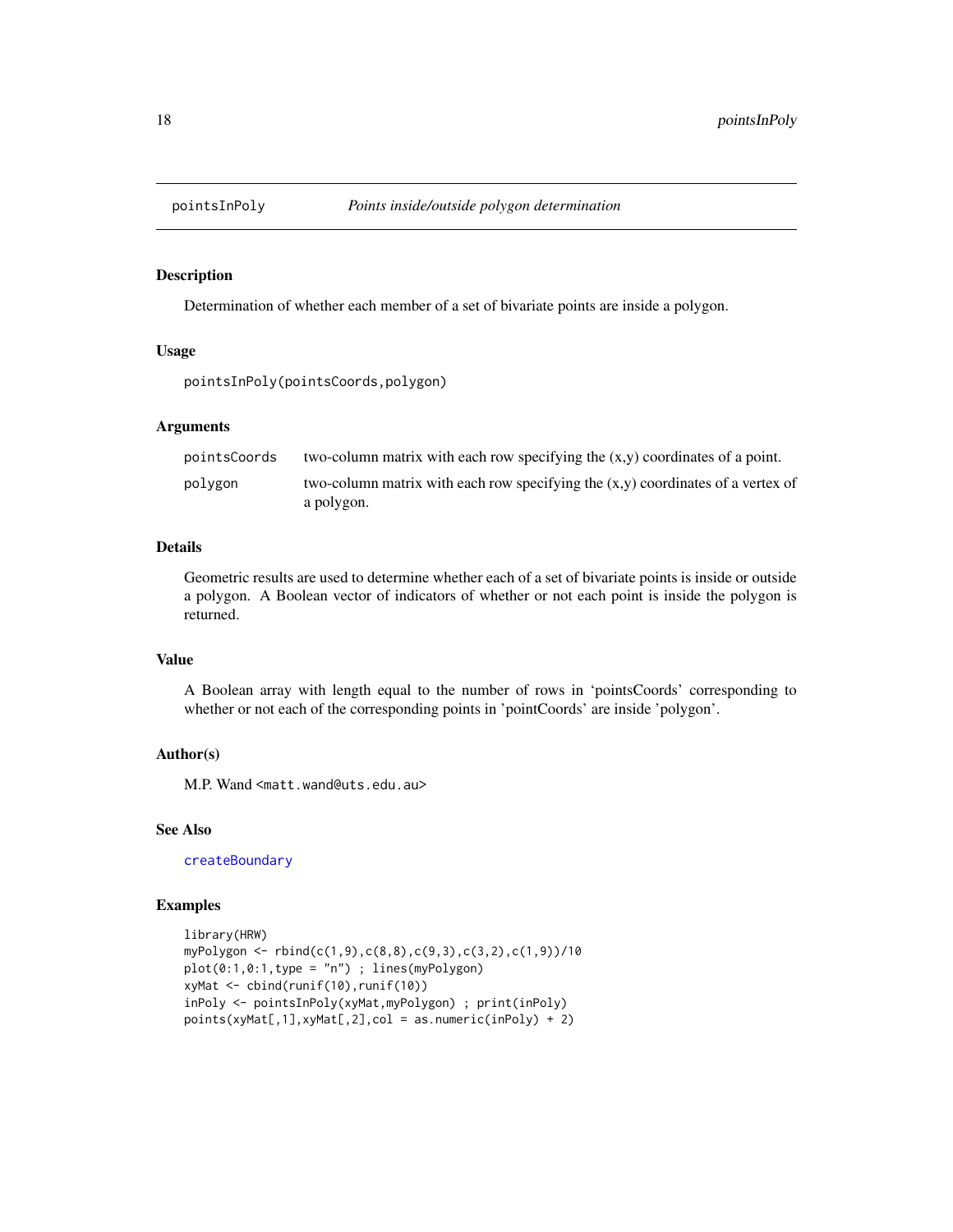<span id="page-18-0"></span>

The protein data frame has longitudinal data on protein intake, body mass index and age of subjects in a dietary study.

#### Usage

data(protein)

# Format

This data frame contains the following columns:

idnum identification number unique to each subject.

proteinBioM logarithm of intake of protein as measured by the biomarker urinary.

age age of subject in years.

BMI body mass index.

proteinRecall logarithm of intake of protein as measured by a 24-hour recall instrument.

female indicator that subject is female: 1=subject is female, 0=subject is male.

# Source

Kipnis, V., Subar, A.F., Midthune, D., Freedman, L.S., Ballard-Barbash, R., Troiano, R., Bingham, S., Schoeller, D.A., Schatzkin, A. and Carroll, R.J. (2003). The structure of dietary measurement error: results of the OPEN biomarker study. *American Journal of Epidemiology*, 158, 14-21.

```
library(HRW) ; data(protein)
if (require("lattice"))
  print(xyplot(proteinBioM ~ BMI|factor(female),groups = idnum,
                data = protein, type = "b")
```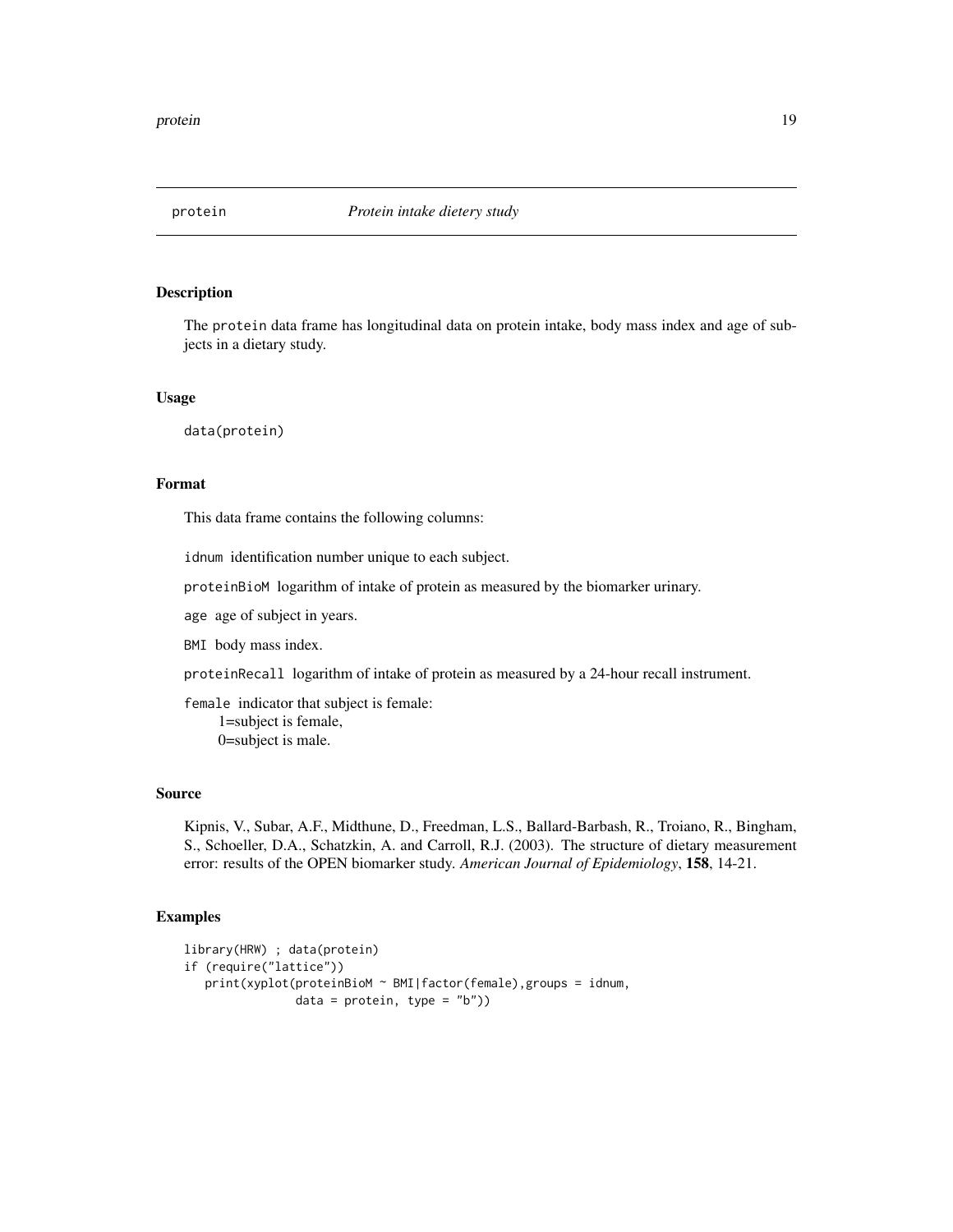<span id="page-19-0"></span>

The ragweed data frame has data on ragweed levels and meteorological variables for 334 days in Kalamazoo, Michigan, U.S.A.

# Usage

data(ragweed)

#### Format

This data frame contains the following columns:

pollenCount ragweed pollen count (grains per cubic metre).

year one of 1991, 1992, 1993 or 1994.

dayInSeason day number in the current ragweed pollen season.

temperature temperature for the corresponding day (degrees Fahrenheit).

temperatureResidual residual from fitting a 5 effective degrees of freedom smoothing splines to temperature versus day number for each annual ragweed pollen season (degrees Fahrenheit).

rain indicator of significant rain on the corresponding day: 1=at least 3 hours of steady or brief but intense rain, 0=otherwise.

windSpeed wind speed for the corresponding day (knots).

#### Source

Stark, P. C., Ryan, L. M., McDonald, J. L. and Burge, H. A. (1997). Using meteorologic data to model and predict daily ragweed pollen levels. *Aerobiologia*, 13, 177-184.

#### References

Ruppert, D., Wand, M.P. and Carroll, R.J. (2003). *Semiparametric Regression* Cambridge University Press. <http://stat.tamu.edu/~carroll/semiregbook/>

#### Examples

library(HRW) ; data(ragweed) pairs(ragweed,pch = ".")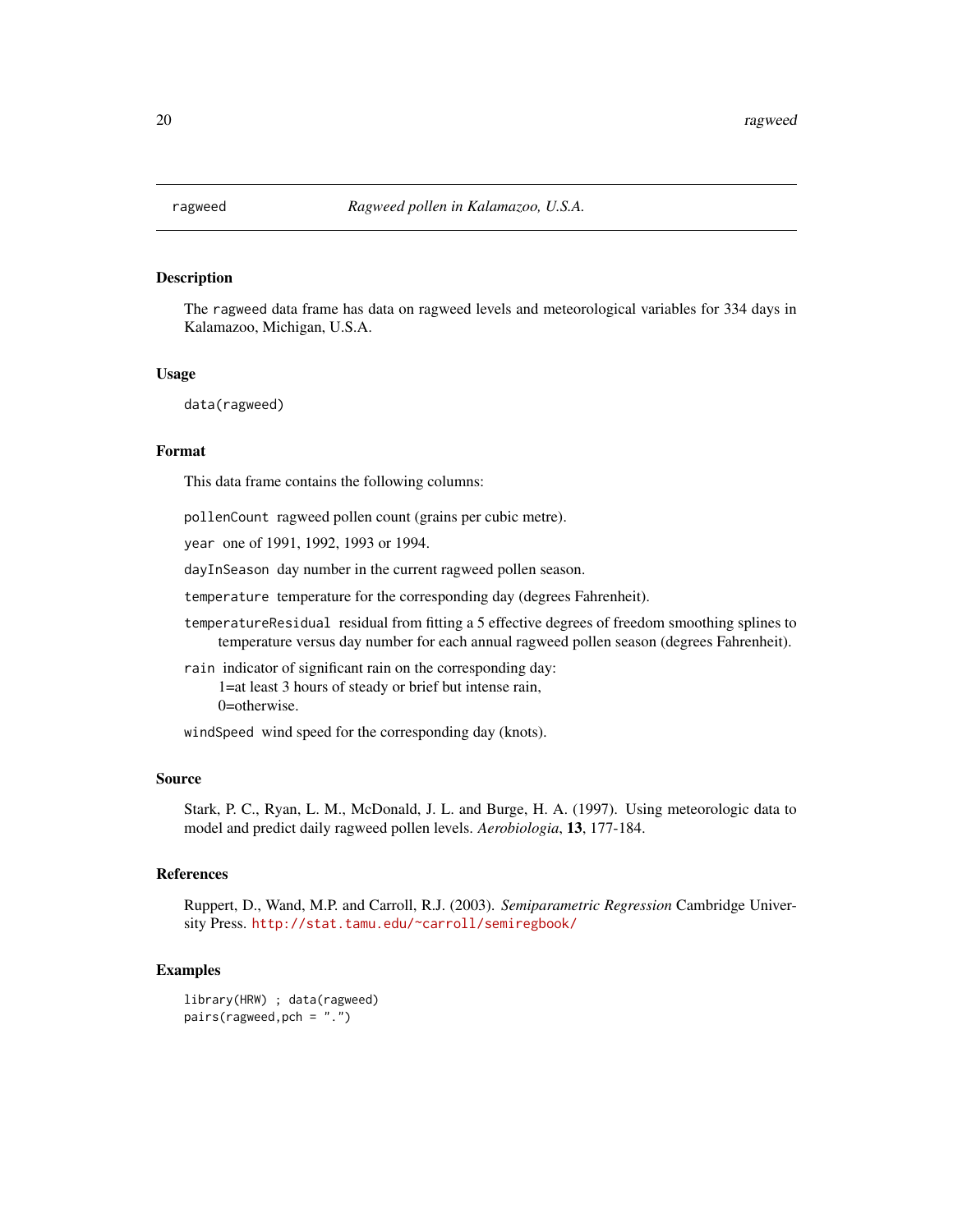<span id="page-20-0"></span>

The scallop data frame has 148 triplets concerning scallop abundance; based on a 1990 survey cruise in the Atlantic continental shelf off Long Island, New York, U.S.A.

# Usage

data(scallop)

# Format

This data frame contains the following columns:

latitude degrees latitude (north of the Equator).

longitude degrees longitude (west of Greenwich).

totalCatch total size of scallop catch at location specified by 'latitude' and 'longitude'.

# Source

Ecker, M.D. and Heltshe, J.F. (1994). Geostatistical estimates of scallop abundance. In *Case Studies in Biometry.* Lange, N., Ryan, L., Billard, L., Brillinger, D., Conquest, L. and Greenhouse, J. (eds.) New York: John Wiley & Sons, 107-124.

# References

Ruppert, D., Wand, M.P. and Carroll, R.J. (2003). *Semiparametric Regression.* Cambridge University Press.

# Examples

library(HRW) ; data(scallop) pairs(scallop)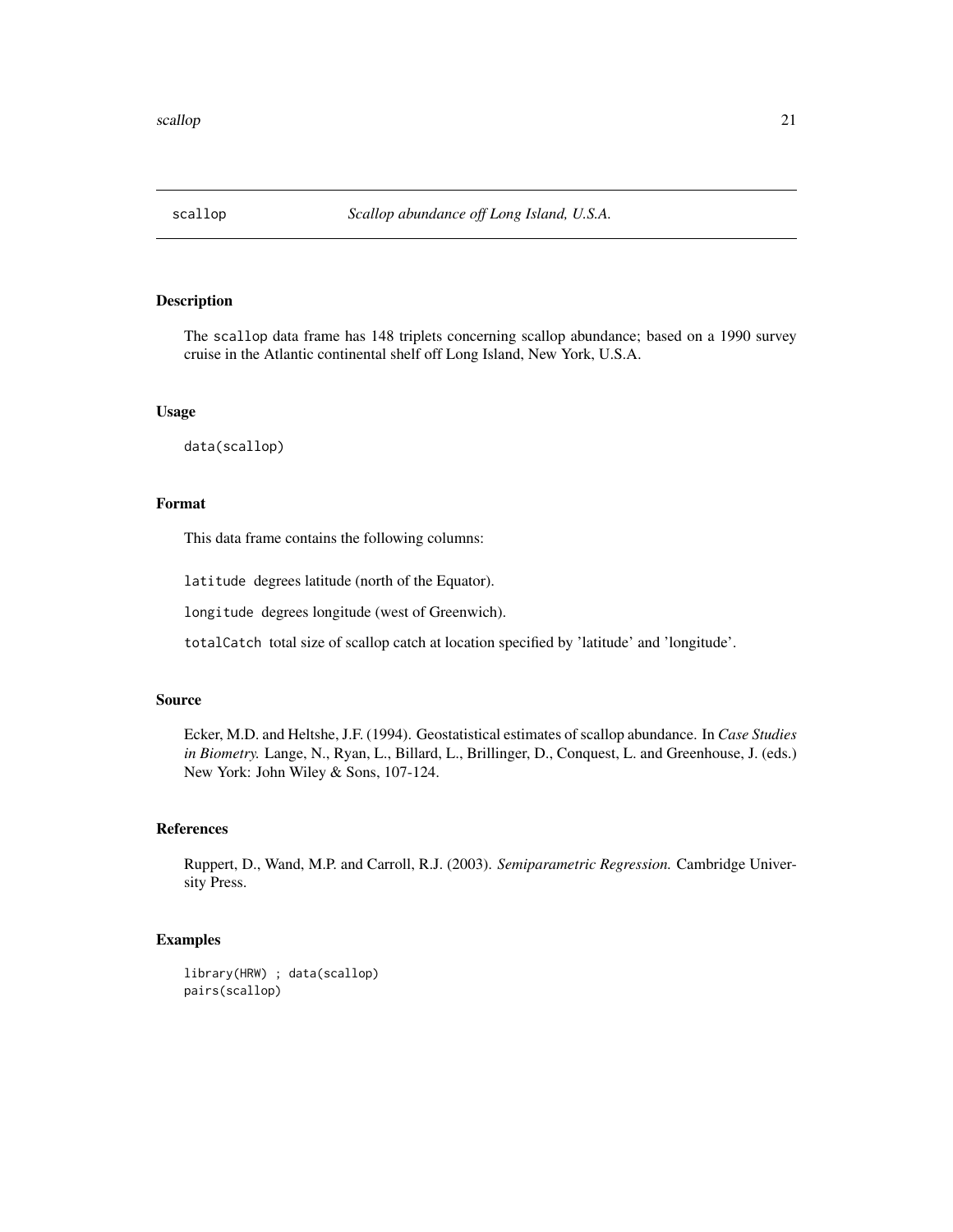<span id="page-21-0"></span>

The schoolResults data frame has multilevel data school results and gender for 1,905 school children from 73 schools in United Kingdom.

# Usage

data(schoolResults)

# Format

This data frame contains the following columns:

schoolID school identification number.

studentID student identification number.

female indicator that child is female: 1=child is female, 0=child is male.

writtenScore score on traditional written examination paper out of a total of 160.

courseScore score from projects undertaken during the course and marked by the student's own teacher, out of a total of 108.

#### Source

Creswell, M. (1991). A multilevel bivariate model. In *Data Analysis with ML3* (eds. Prosser, R., Rasbash, J. and Goldstein, H.) London: Institute of Education, London.

```
library(HRW) ; data(schoolResults)
if (require("lattice"))
  print(xyplot(writtenScore ~ courseScore|factor(schoolID),
                groups = female,data = schoolResults))
```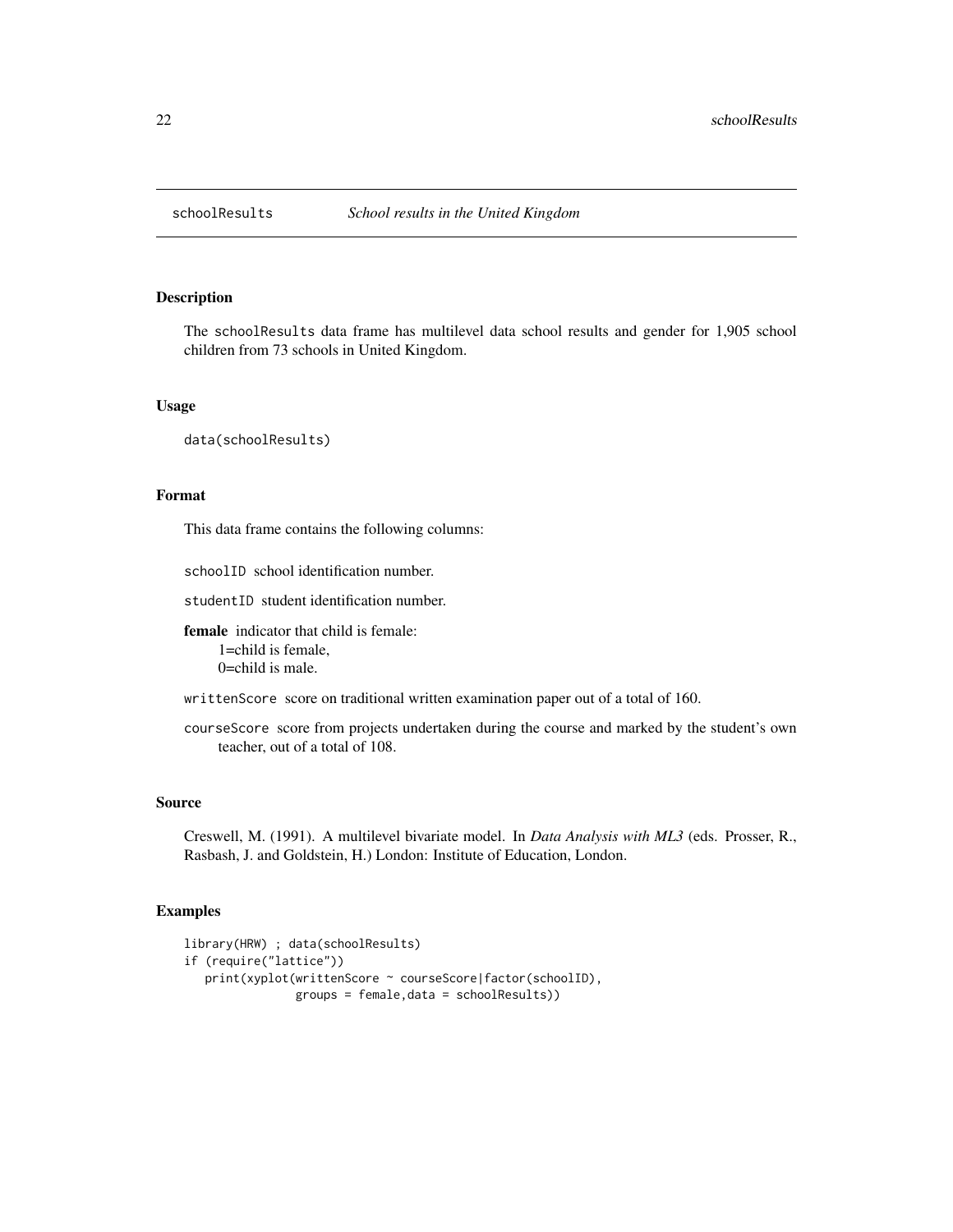<span id="page-22-0"></span>summMCMC *Summarizes Markov chain Monte Carlo (MCMC) samples both graphically and numerically*

# Description

Given a set of MCMC for possibly several parameters the following summaries are produced: 1. a trace (time series) plot of each MCMC, 2. a plot of each MCMC sample against the 1-lagged sample, 3. estimated autocorrelatio function (acf), 4. Brooks-Gelman-Rubin (BGR) diagnostic plot in cases where multiple chains are inputted, 5. kernel ddensity estimate of the posterior density function based on the MCMC sample, 6. numerical summary consisting of the MCMC-based estimates of posterior means and credible sets for each parameter.

# Usage

```
summMCMC(xList,EPSfileName,PDFfileName,plotInd = 1,parNames,columnHeadings,
       colourVersion = TRUE, credLevel = 0.95, columnHeadCex = NULL, paletteNum = 1,
       numerSummCex = NULL,BGRsttPos = 10,BGRyRange = c(0.95,1.25),BGRtickPos = 1.2,
       BGRlogTransf,BGRlogitTransf,KDExlim,KDEvertLine = TRUE,KDEvertLineCol = "black",
         addTruthToKDE = NULL)
```
# Arguments

| xList          | list of matrices, where each matrix corresponds to a different chain, and the<br>columns of each matrix correspond to different parameters. The matrices each<br>have dimension "numMCMC" by "numParms"; where "numMCMC" is the size<br>of the MCMC sample and "numParms" is the number of parameters being sum-<br>marized. |
|----------------|------------------------------------------------------------------------------------------------------------------------------------------------------------------------------------------------------------------------------------------------------------------------------------------------------------------------------|
| EPSfileName    | filename if the summary is to be saved as a (encapsulated) Postscript file. If this<br>argument and 'PDFfileName' are both not specified then the summary is printed<br>to the screen.                                                                                                                                       |
| PDFfileName    | filename if the summary is to be saved as a PDF file. If this argument and<br>'EPSfileName' are both not specified then the summary is printed to the screen.                                                                                                                                                                |
| plotInd        | if "numChains" exceeds 1 then this indicates which chain is summarized in the<br>non-BGR panels. The BGR panels are Brooks-Gelman-Rubin diagnostic plots<br>are use all chains. The default value is 1.                                                                                                                      |
| parNames       | list containing a vector of character strings for the parameter names. The maxi-<br>mum length of the vector is 3.                                                                                                                                                                                                           |
| columnHeadings | vector containing column headings. The default is: c("parameter","trace","lag<br>1","acf","BGR","density","summary").                                                                                                                                                                                                        |
| colourVersion  | logical flag indicating if summary should be in colour. The default is TRUE.                                                                                                                                                                                                                                                 |
| credLevel      | number between 0 and 1 specifying the credible set level. The default is 0.95.                                                                                                                                                                                                                                               |
| columnHeadCex  | positive number specifying character expansion factor for the column headings.                                                                                                                                                                                                                                               |
| paletteNum     | either 1 or 2 to specify the colour palette to be used.                                                                                                                                                                                                                                                                      |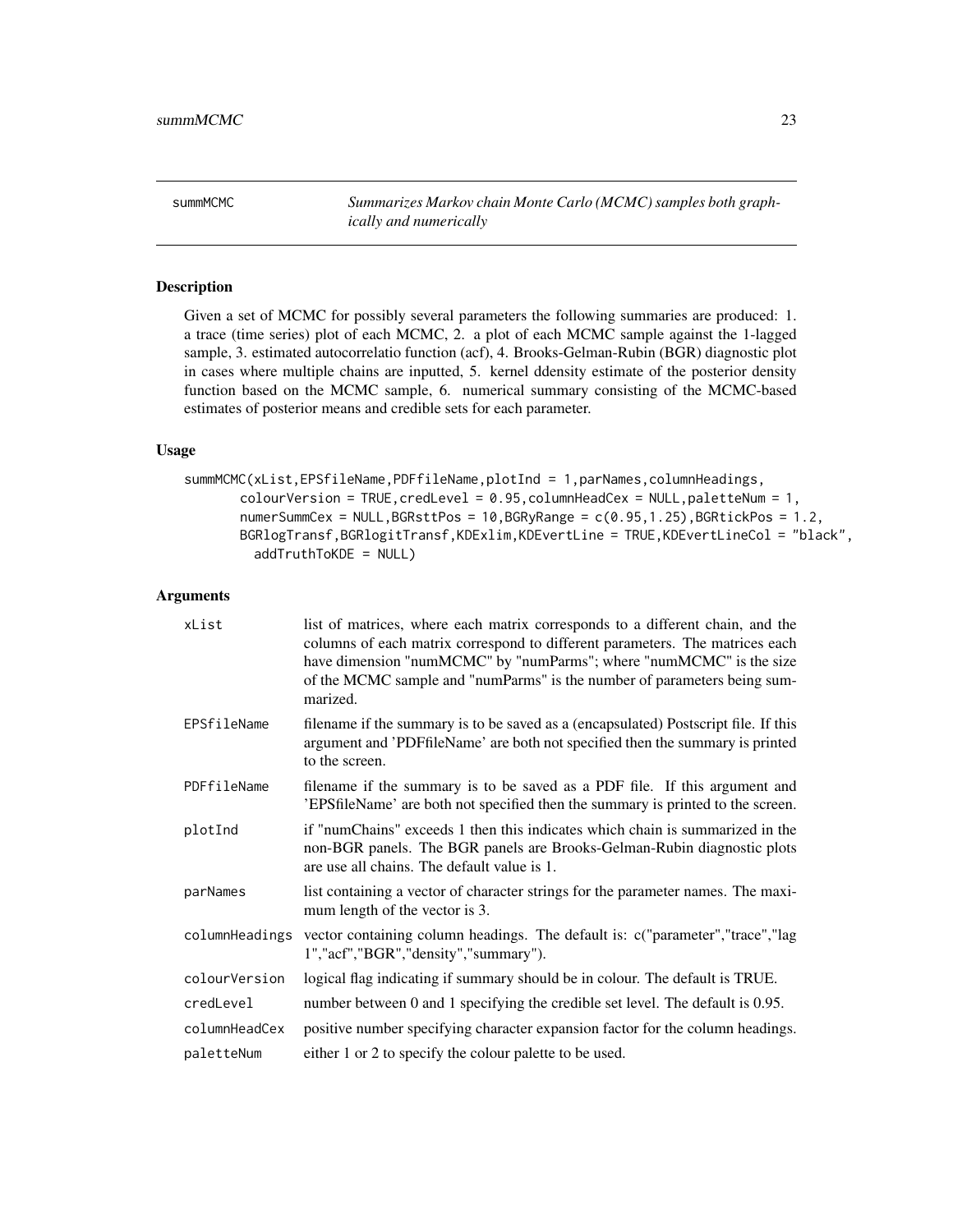<span id="page-23-0"></span>

| positive number specifying character expansion factor for the numerical sum-<br>mary (last column).                                                                                                          |
|--------------------------------------------------------------------------------------------------------------------------------------------------------------------------------------------------------------|
| starting position for the Brooks-Gelman-Rubin plots. The default value is 10.                                                                                                                                |
| vertical axis limits for the Brooks-Gelman-Rubin plots. The default value is<br>$c(0.95, 1.25)$ .                                                                                                            |
| position of tick mark on vertical axis for the Brooks-Gelman-Rubin plots. The<br>default value is 1.2.                                                                                                       |
| vector containing indices of those parameters for which the Brooks-Gelman-<br>Rubin plots should be done on a logarithmic scale.                                                                             |
| vector containing indices of those parameters for which the Brooks-Gelman-<br>Rubin plots should be done on a logit scale.                                                                                   |
| list of vectors of length 2 specifying the horizontal axis limits for the kernel<br>density estimates.                                                                                                       |
| logical flag indicating if a vertical line at zero should be added to the kernel<br>density estimates. The default value is TRUE.                                                                            |
| KDEvertLineCol<br>Colour of the vertical line at zero for kernel density estimates. The default value<br>is "black".                                                                                         |
| Vector indicating 'true' values of parameters. The default value is NULL. If<br>'addTruthToKDE' is non-NULL then dashed vertical lines corresponding to true<br>values (if known from simulation) are added. |
|                                                                                                                                                                                                              |

#### Author(s)

Matt Wand <matt.wand@uts.edu.au>

# Examples

```
library(HRW)
xListSingleChain <- list(cbind(rnorm(100),rnorm(100),rnorm(100),rnorm(100)))
summMCMC(xListSingleChain,parNames = list("par1","par2","par3","par4"))
xListMultipleChains <- list(chain1 = cbind(rnorm(100),rnorm(100),rnorm(100),rnorm(100)),
                            chain2 = cbind(rnorm(100),rnorm(100),rnorm(100),rnorm(100)))
summMCMC(xListMultipleChains,parNames = list("par1","par2","par3","par4"))
```
SydneyRealEstate *Sydney real estate*

# Description

The SydneyRealEstate data frame has data on several variables concerning houses sold in Sydney, Australia, during 2001.

#### Usage

data(SydneyRealEstate)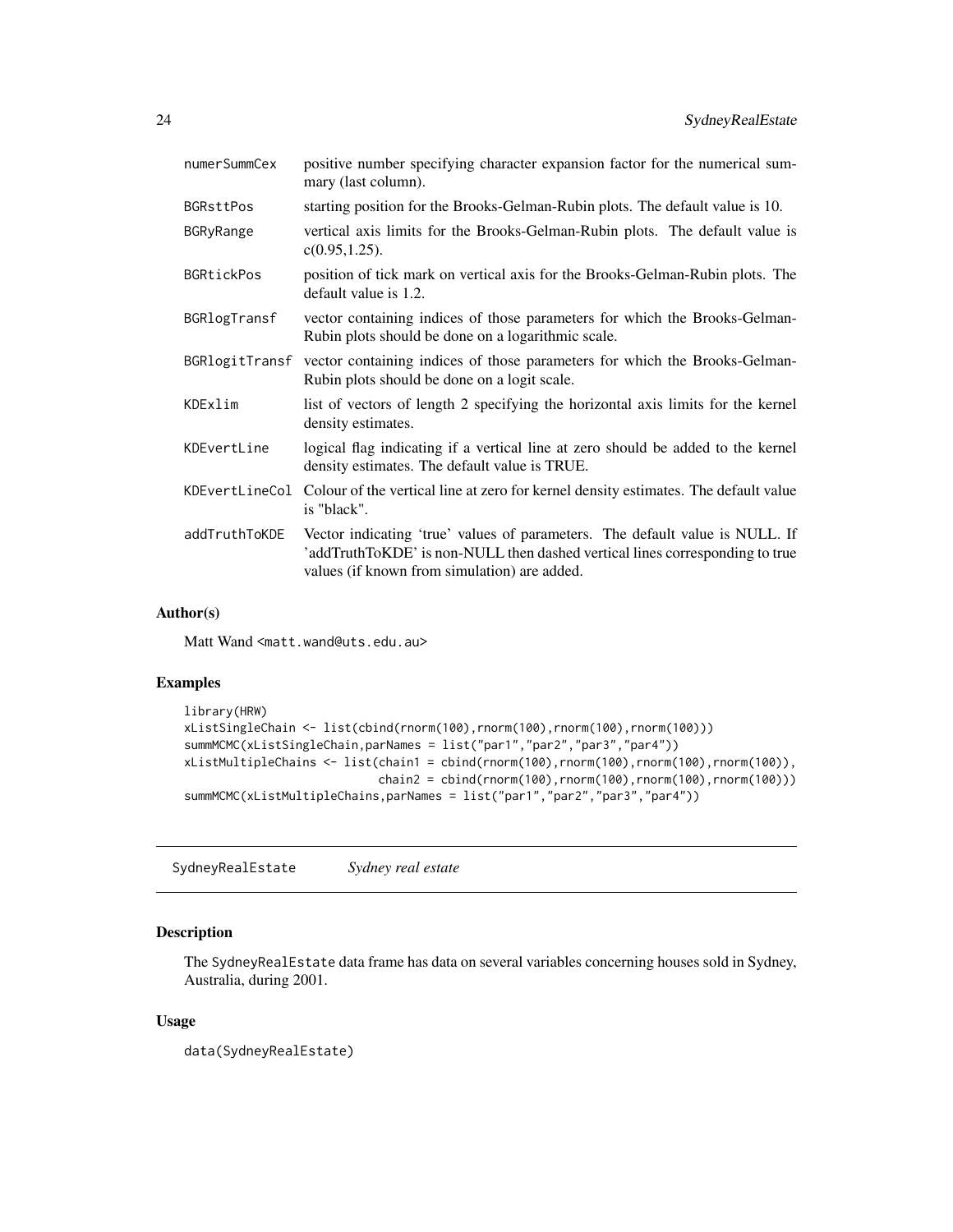#### Format

This data frame contains the following columns:

logSalePrice natural logarithm of sale price in Australian dollars. lotSize lot size in square meters but with some imputation. longitude degrees longitude of location of house. latitude degrees latitude of location of house. saleDate sale date in dd/mm/yyy format. saleQtr financial quarter in which sale took place. infRate inflation rate measure as a percentage. postCode four-digit post code of the suburb in which the house located. crimeDensity crime density measure for the suburb in which the house is located. crimeRate crime rate measure for the suburb in which the house is located. income average weekly income of the suburb in which the house is located. distToBusStop distance from house to the nearest bus stop (kilometers). distToCoastline distance from house to the nearest coastline location (kilometers). distToNatPark distance from house to the nearest national park (kilometers). distToPark distance from house to the nearest park (kilometers). distToRailLine distance from house to the nearest railway line (kilometers). distToRailStation distance from house to the nearest railway station (kilometers). distToHighway distance from house to the nearest highway (kilometers). distToFreeway distance from house to the nearest freeway (kilometers). distToTunnel distance from house to the Sydney Harbour Tunnel (kilometers). distToMainRoad distance from house to the nearest main road (kilometers). distToSealedRoad distance from house to the nearest sealed road (kilometers). distToUnsealedRoad distance from house to the nearest sealed road (kilometers). airNoise aircraft noise exposure measure. foreignerRatio proportion of foreigners in the suburb in which the house is located. distToGPO distance from the house to the General Post Office in Sydney's central business district (kilometers). NO nitrous oxide level recorded at the air pollution monitoring station nearest to the house. NO2 nitrogen dioxide level recorded at the air pollution monitoring station nearest to the house. ozone ozone level recorded at the air pollution monitoring station nearest to the house. neph nephelometer suspended matter measurement recorded at the air pollution monitoring station nearest to the house. PM10 particulate matter with a diameter of under 10 micrometers leve recorded at the air pollution monitoring station nearest to the house.

SO2 sulphur dioxide level recorded at the air pollution monitoring station nearest to the house.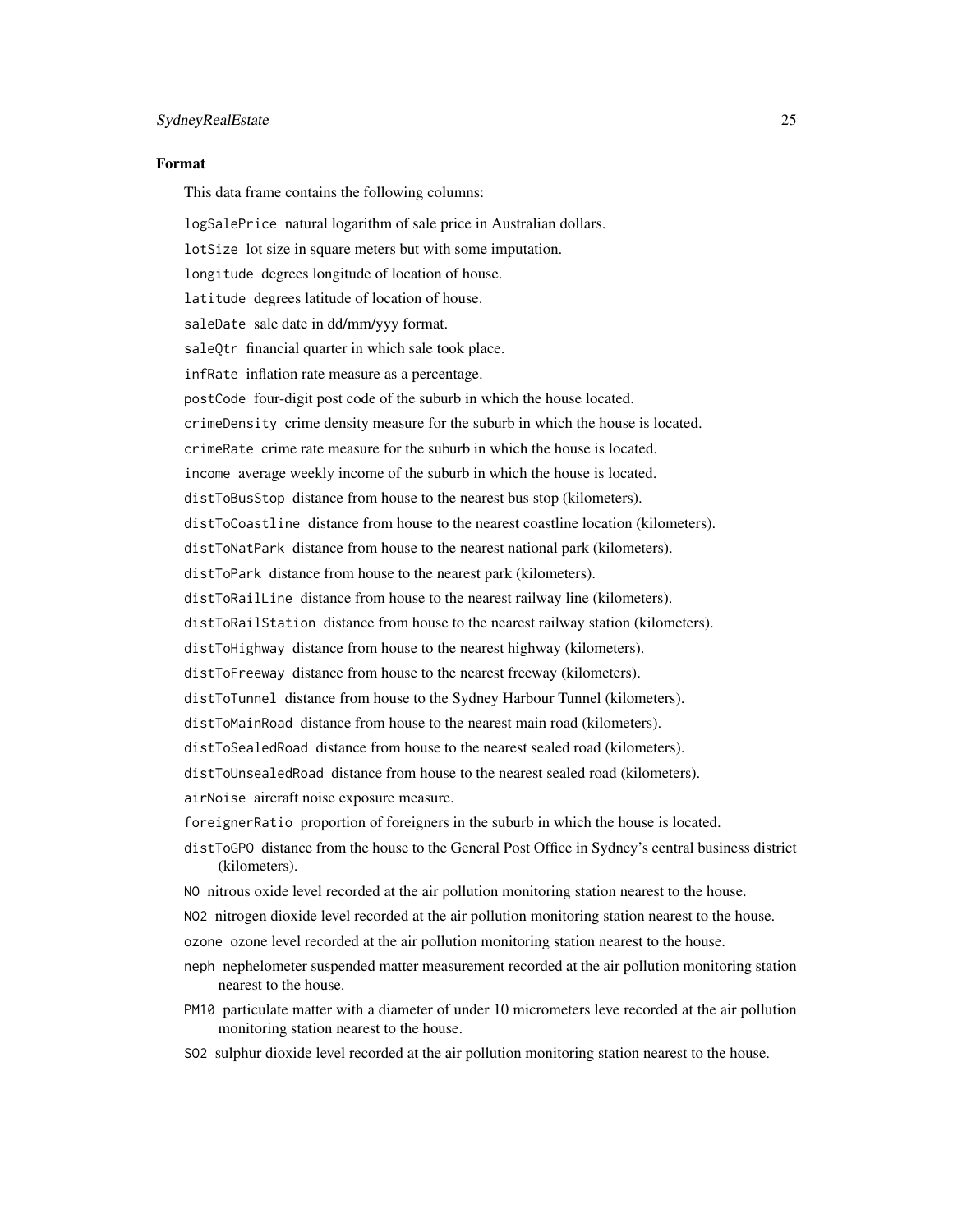distToAmbulance distance from house to the nearest ambulance station (kilometers). distToFactory distance from house to the nearest factory (kilometers). distToFerry distance from house to the nearest ferry wharf (kilometers). distToHospital distance from house to the nearest hospital (kilometers). distToMedical distance from house to the nearest medical services (kilometers). distToSchool distance from house to the nearest school (kilometers). distToUniversity distance from house to the nearest university (kilometers).

# References

Chernih, A. and Sherris, M. (2004). Geoadditive hedonic pricing models. Unpublished manuscript. University of New South Wales, Australia.

# Examples

```
library(HRW) ; data(SydneyRealEstate)
## Not run:
for (colNum in setdiff((2:39),c(5,8)))
{
  plot(jitter(SydneyRealEstate[,colNum]),SydneyRealEstate$logSalePrice,pch = ".",
        xlab = names(SydneyRealEstate)[colNum],ylab = "log(sale price)",col = "blue")
   readline("Hit Enter to continue.\n")
}
## End(Not run)
```
SydneyRealEstateBdry *Polygonal boundary of Sydney*

# Description

A two-column data frame containing the (longitude,latitude) pairs for the vertices of a 202-sided polygon. The polygon was created manually using the HRW package function createBdry(). The polygon tightly encompasses the majority of the (longitude,latitude) data of the HRW package 'SydneyRealEstate' data frame and approximately corresponds to the residential parts of Sydney, Australia.

# Usage

```
data(SydneyRealEstateBdry)
```
# Format

A data frame with 203 observations on the following 2 variables (note that the first vertex is repeated at the end of the data frame):

longitude longitudinal position of a vertex.

latitude latitudinal position of the same vertex.

<span id="page-25-0"></span>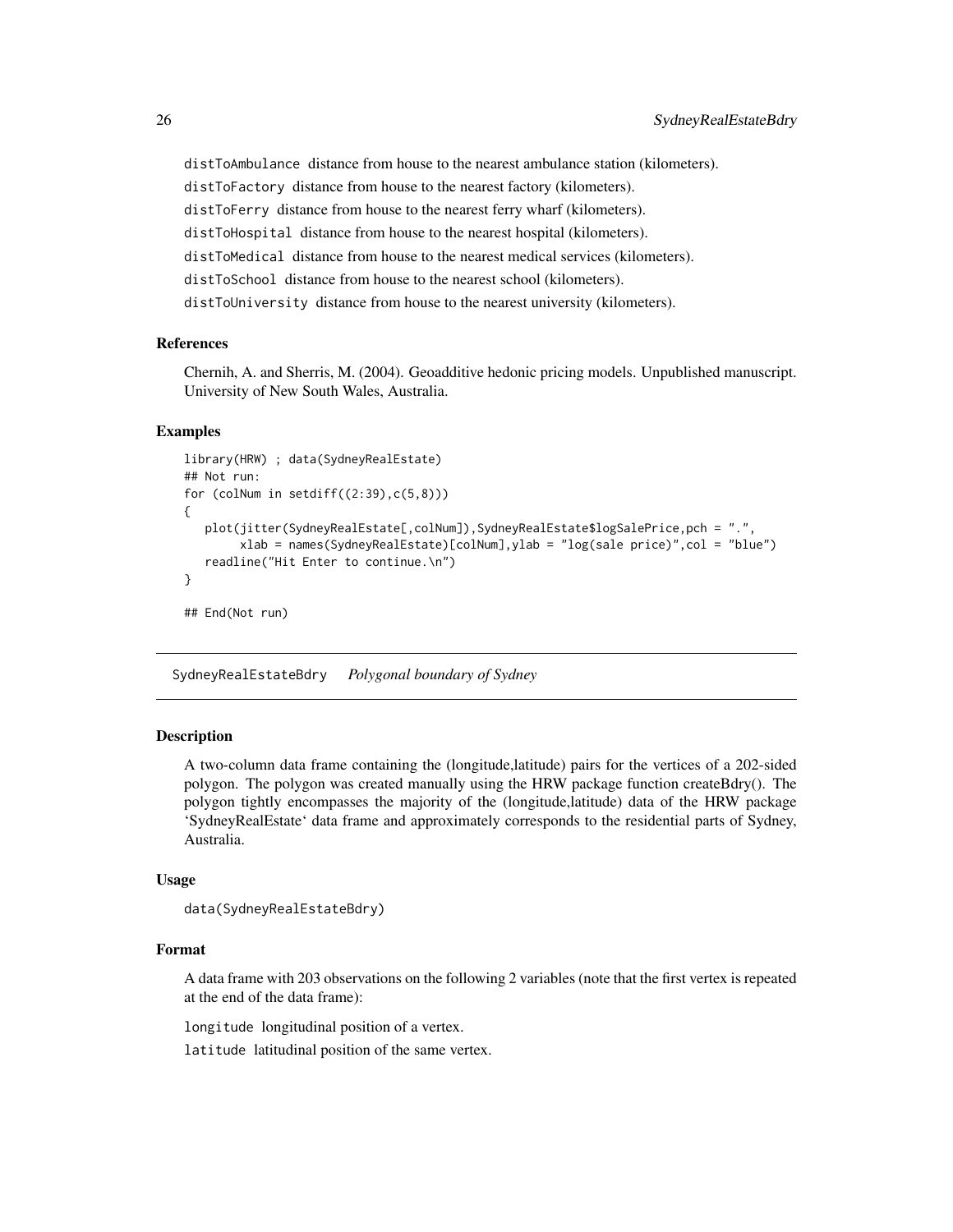# <span id="page-26-0"></span>TreasuryRate 27

# See Also

SydneyRealEstate

# Examples

```
library(HRW) ; data(SydneyRealEstateBdry) ; data(SydneyRealEstate)
plot(SydneyRealEstate$longitude,SydneyRealEstate$latitude,cex = 0.1)
lines(SydneyRealEstateBdry,lwd = 5,col = "red")
```
TreasuryRate *U.S. Treasury rate*

# Description

One-month maturity U.S. Treasury rate during the period 2001-2013.

# Usage

```
data(TreasuryRate)
```
# Format

A data frame with 3,117 observations on each of the following 2 variables:

date days from July 31, 2001 until July 10, 2013 with the occasional missing values due to holidays.

rate daily one-month maturity U.S. Treasury rate.

#### Source

Federal Reserve Bank of St. Louis, U.S.A.

```
library(HRW) ; data(TreasuryRate)
TRdate <- as.Date(TreasuryRate$date,"%m/%d/%Y")[!is.na(TreasuryRate$rate)]
TRrate <- TreasuryRate$rate[!is.na(TreasuryRate$rate)]
plot(TRdate,TRrate,type = "l",bty = "l",xlab = "date",ylab = "U.S. Treasury rate")
```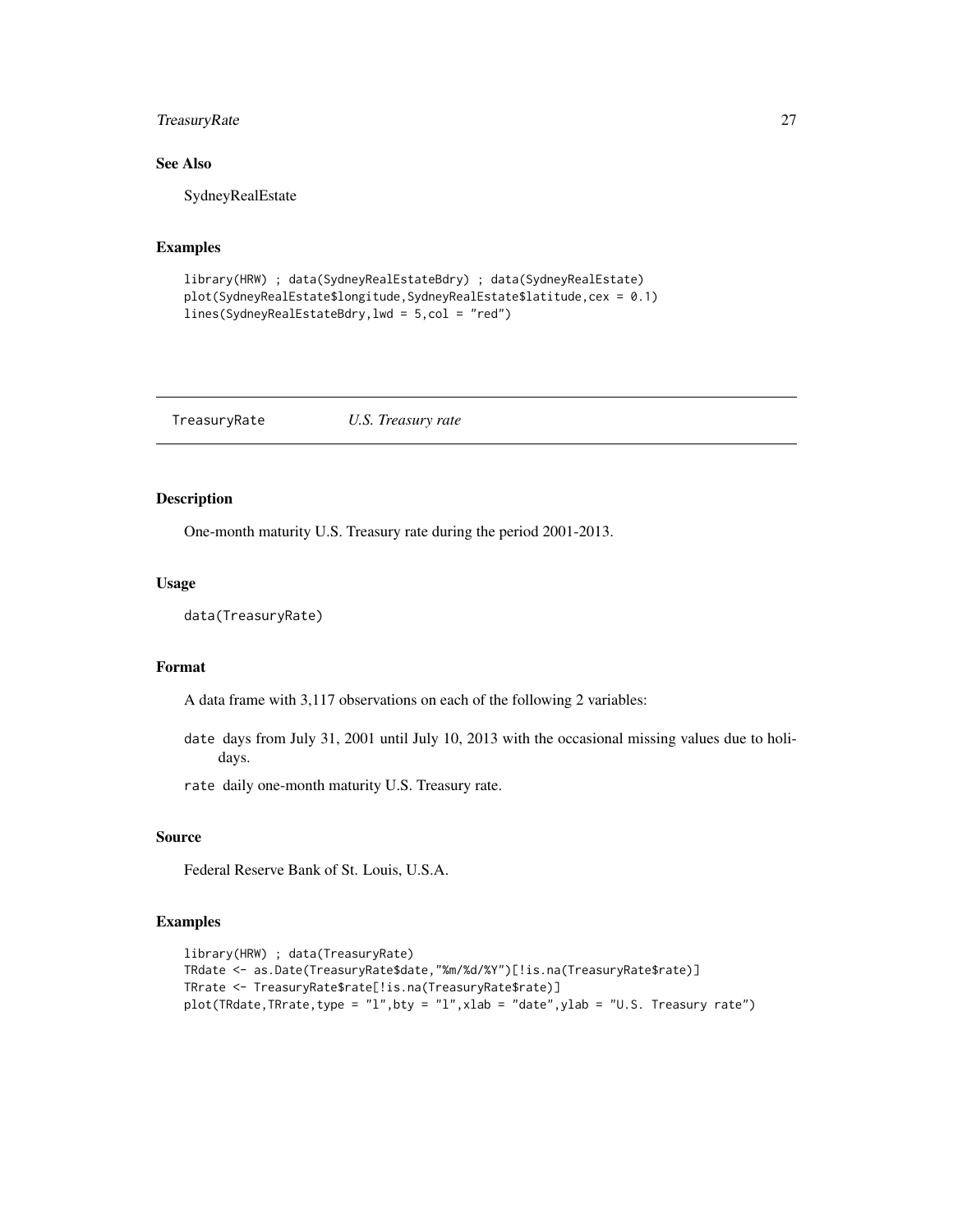<span id="page-27-0"></span>

The UtahPEF data frame data contains longitudinal data on peak expiratory flow, air pollution and temperature for a cohort of 41 schoolchildren in the Utah Valley, U.S.A., during 1990-1991.

### Usage

data(UtahPEF)

# Format

This data frame contains the following columns:

idnum schoolchild identification number.

- devPEF daily peak expiratory flow measurements for each schoolchild minus the overall average for that schoolchild.
- PM10withMA5 5-day moving average of the concentration of particulate matter 10 micrometers or less in diameter.
- lowTemp lowest temperature in degrees Fahrenheit on the day of recording.

timeTrend day of the study on which the measurements were made.

# Source

Pope, C.A., Dockery, D.W., Spengler, J.D. and Raizenne, M.E. (1991). Respiratory health and PM\_10 pollution: a daily time series analysis. *American Review of Respiratory Disease*, 144, 668- 674.

```
library(HRW) ; data(UtahPEF)
if (require("lattice"))
  print(xyplot(devPEF ~ PM10withMA5|as.factor(idnum),data = UtahPEF))
```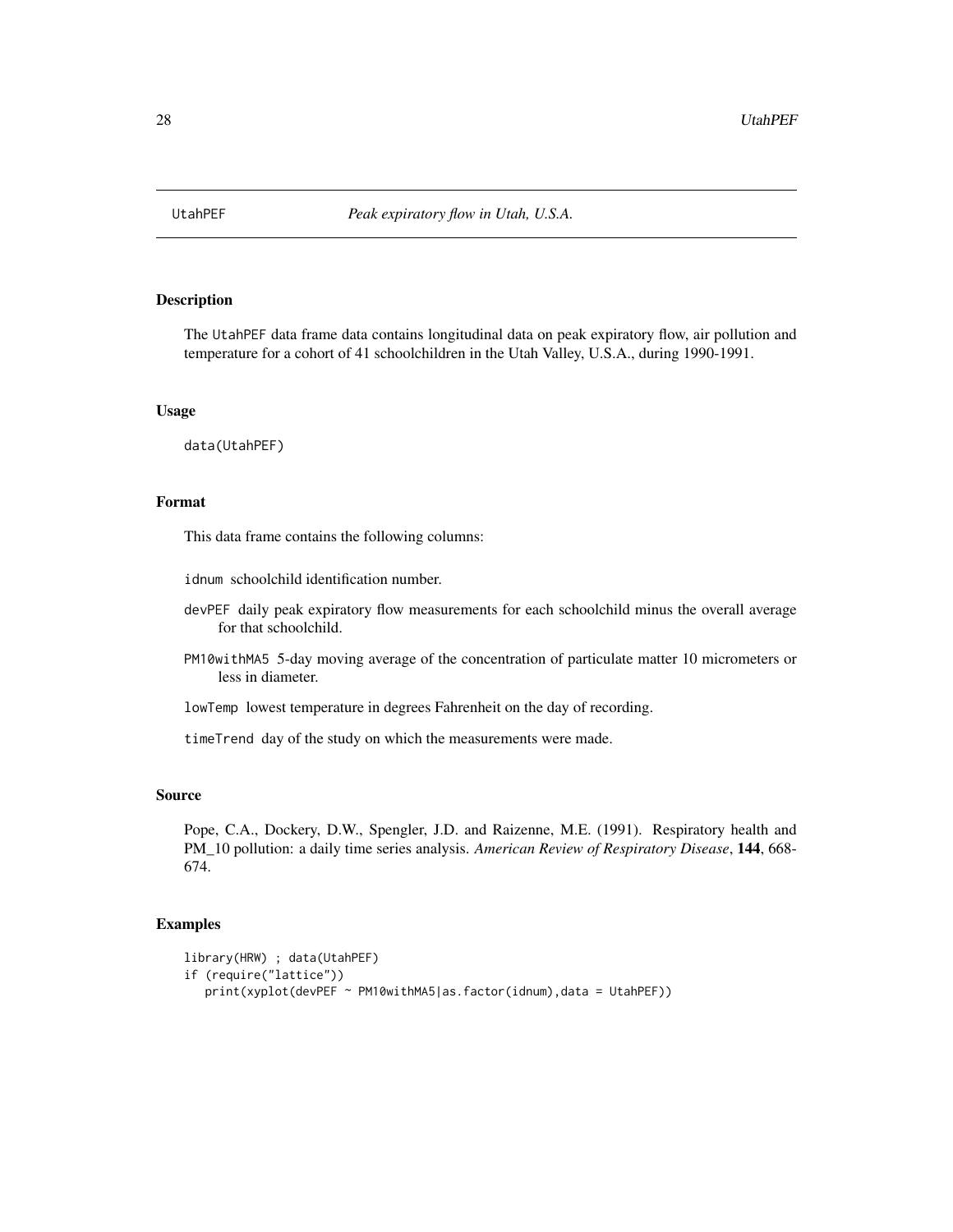<span id="page-28-0"></span>

'WarsawApts' is a subset of the data set 'apartments' in the R package PBImisc. This dataset contains the prices of the apartments which were sold in Warsaw, Poland, during the calendar years 2007 to 2009.

#### Usage

```
data(WarsawApts)
```
#### Format

A data frame with 409 observations on the following 6 variables:

surface area of the apartment in square meters.

district a factor corresponding to the district of Warsaw with levels Mokotow, Srodmiescie, Wola and Zoliborz.

n.rooms number of rooms in the apartment.

floor floor on which the apartment is located.

construction.date year that the apartment was constructed.

areaPerMzloty area in square meters per million zloty.

#### Source

The Polish real estate web-site <www.oferty.net>.

# References

Biecek, P. (2016). PBImisc: A set of datasets in My Classes or in the Book 'Modele Liniowe i Mieszane w R, Wraz z Przykladami w Analizie Danych' 1.0. <http://www.biecek.pl/R/>.

```
library(HRW) ; data(WarsawApts)
x <- WarsawApts$construction.date
y <- WarsawApts$areaPerMzloty
plot(x,y,bty = "l", col = "dodgerblue")if (require("mgcv"))
{
   fitGAMcr <- gam(y \sim s(x, bs = "cr", k = 30))xg \leftarrow seq(min(x),max(x),length = 1001)fHatgGAMcr <- predict(fitGAMcr, newdata = data.frame(x = xg))lines(xg,fHatgGAMcr,col = "darkgreen")
}
```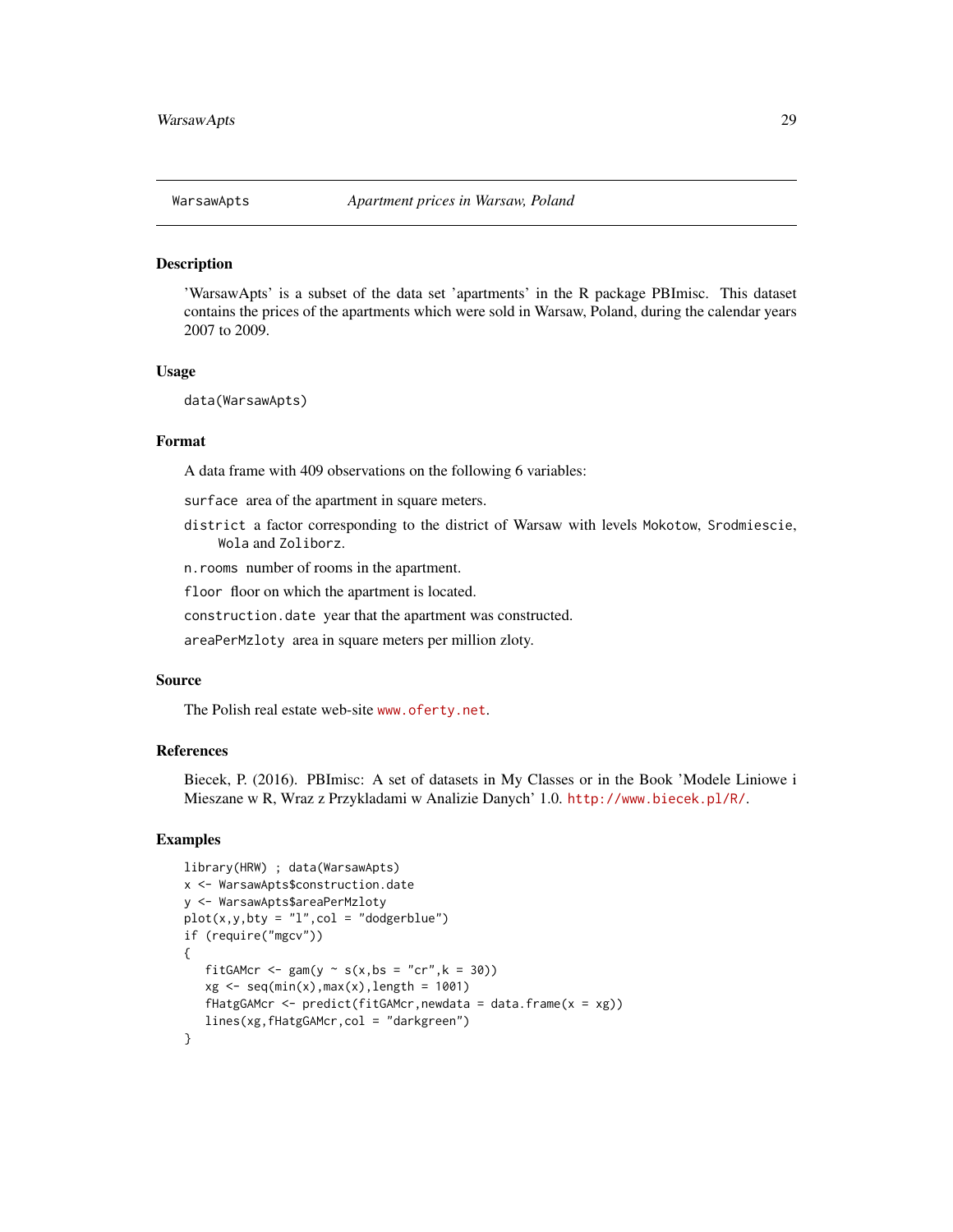<span id="page-29-0"></span>U.S., European and Japanese yield curves. These are functions of maturity. This dataset has 91 columns. The first column is the date, columns 2 to 31 are European yields at maturities from 1 to 30 years, columns 32 to 61 are Japanese yields at these maturities, and columns 62 to 91 are U.S. yields at the same maturities.

# Usage

data(yields)

#### Format

A data frame with 1565 observations on the following 91 variables:

- date date when the yield is measured.
- EU01 European yield at a maturity of 1 year.
- EU02 European yield at a maturity of 2 years.
- EU03 European yield at a maturity of 3 years.
- EU04 European yield at a maturity of 4 years.
- EU05 European yield at a maturity of 5 years.
- EU06 European yield at a maturity of 6 years.
- EU07 European yield at a maturity of 7 years.
- EU08 European yield at a maturity of 8 years.
- EU09 European yield at a maturity of 9 years.
- EU10 European yield at a maturity of 10 years.
- EU11 European yield at a maturity of 11 years.
- EU12 European yield at a maturity of 12 years.
- EU13 European yield at a maturity of 13 years.
- EU14 European yield at a maturity of 14 years.
- EU15 European yield at a maturity of 15 years.
- EU16 European yield at a maturity of 16 years.
- EU17 European yield at a maturity of 17 years.
- EU18 European yield at a maturity of 18 years.
- EU19 European yield at a maturity of 19 years.
- EU20 European yield at a maturity of 20 years.
- EU21 European yield at a maturity of 21 years.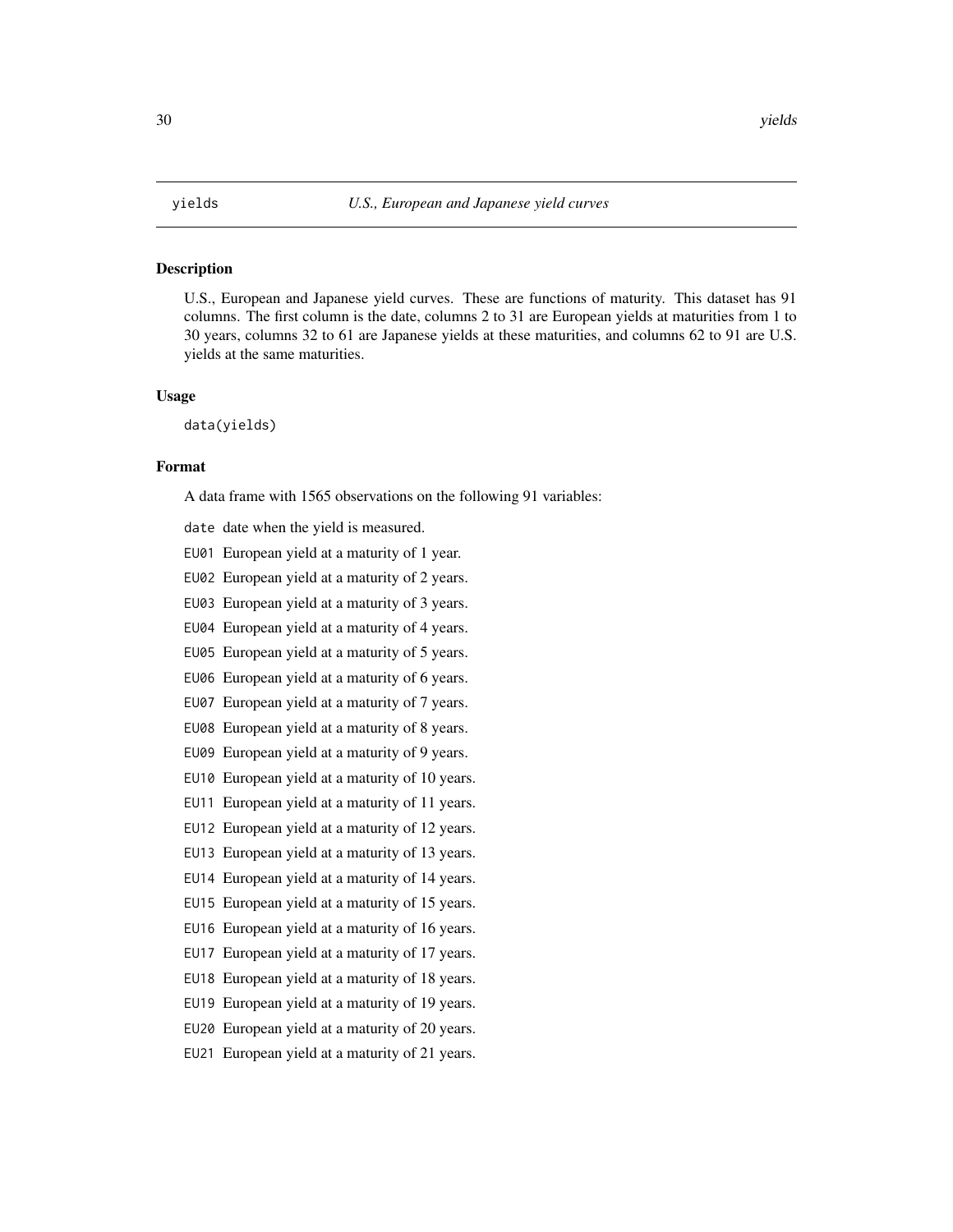EU22 European yield at a maturity of 22 years. EU23 European yield at a maturity of 23 years. EU24 European yield at a maturity of 24 years. EU25 European yield at a maturity of 25 years. EU26 European yield at a maturity of 26 years. EU27 European yield at a maturity of 27 years. EU28 European yield at a maturity of 28 years. EU29 European yield at a maturity of 29 years. EU30 European yield at a maturity of 30 years. JP01 Japanese yield at a maturity of 1 year. JP02 Japanese yield at a maturity of 2 years. JP03 Japanese yield at a maturity of 3 years. JP04 Japanese yield at a maturity of 4 years. JP05 Japanese yield at a maturity of 5 years. JP06 Japanese yield at a maturity of 6 years. JP07 Japanese yield at a maturity of 7 years. JP08 Japanese yield at a maturity of 8 years. JP09 Japanese yield at a maturity of 9 years. JP10 Japanese yield at a maturity of 10 years. JP11 Japanese yield at a maturity of 11 years. JP12 Japanese yield at a maturity of 12 years. JP13 Japanese yield at a maturity of 13 years. JP14 Japanese yield at a maturity of 14 years. JP15 Japanese yield at a maturity of 15 years. JP16 Japanese yield at a maturity of 16 years. JP17 Japanese yield at a maturity of 17 years. JP18 Japanese yield at a maturity of 18 years. JP19 Japanese yield at a maturity of 19 years. JP20 Japanese yield at a maturity of 20 years. JP21 Japanese yield at a maturity of 21 years. JP22 Japanese yield at a maturity of 22 years. JP23 Japanese yield at a maturity of 23 years. JP24 Japanese yield at a maturity of 24 years. JP25 Japanese yield at a maturity of 25 years. JP26 Japanese yield at a maturity of 26 years. JP27 Japanese yield at a maturity of 27 years. JP28 Japanese yield at a maturity of 28 years.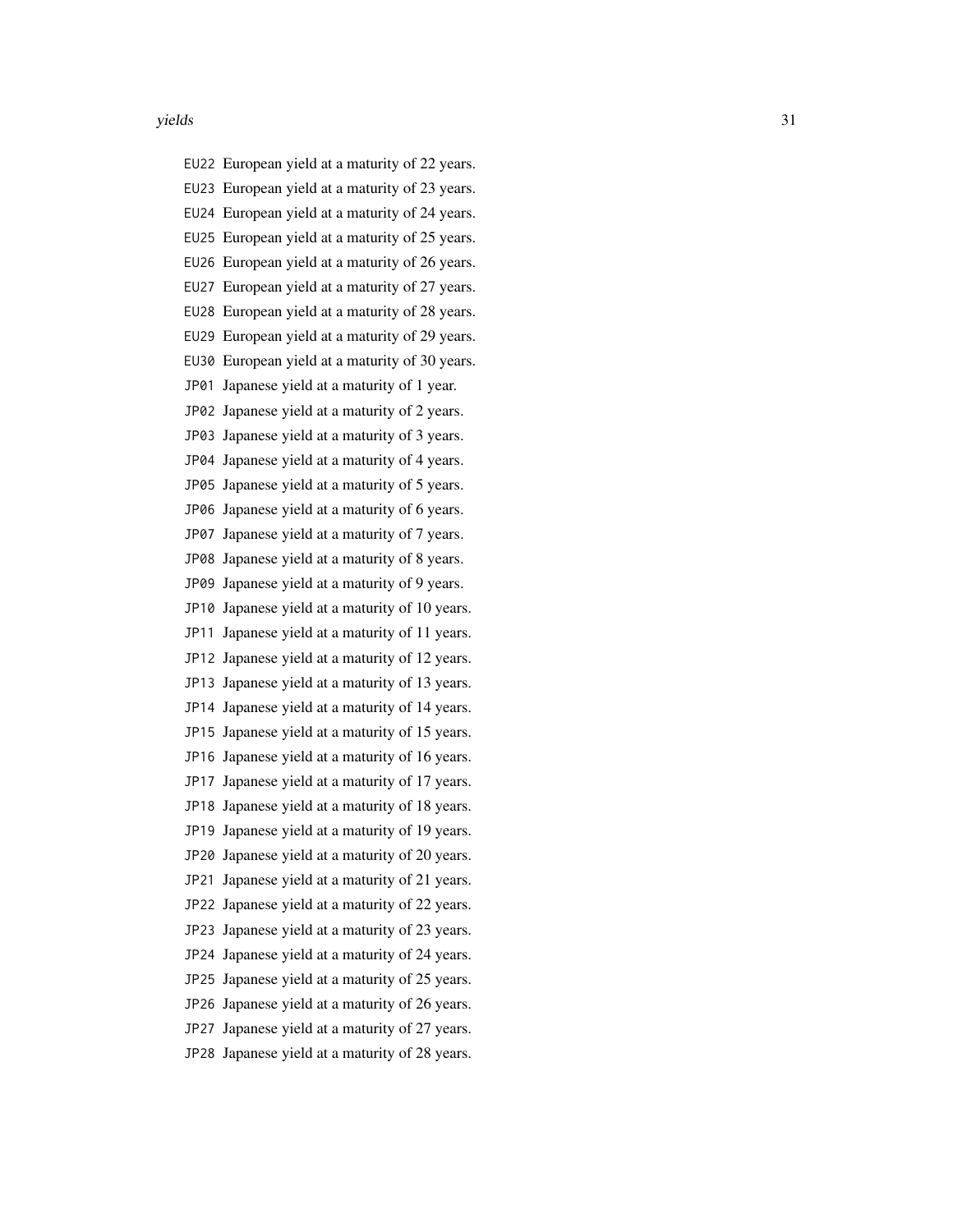- JP29 Japanese yield at a maturity of 29 years. JP30 Japanese yield at a maturity of 30 years. US01 U.S. yield at a maturity of 1 year. US02 U.S. yield at a maturity of 2 years. US03 U.S. yield at a maturity of 3 years. US04 U.S. yield at a maturity of 4 years. US05 U.S. yield at a maturity of 5 years. US06 U.S. yield at a maturity of 6 years. US07 U.S. yield at a maturity of 7 years. US08 U.S. yield at a maturity of 8 years. US09 U.S. yield at a maturity of 9 years. US10 U.S. yield at a maturity of 10 years. US11 U.S. yield at a maturity of 11 years. US12 U.S. yield at a maturity of 12 years. US13 U.S. yield at a maturity of 13 years. US14 U.S. yield at a maturity of 14 years. US15 U.S. yield at a maturity of 15 years. US16 U.S. yield at a maturity of 16 years. US17 U.S. yield at a maturity of 17 years. US18 U.S. yield at a maturity of 18 years. US19 U.S. yield at a maturity of 19 years. US20 U.S. yield at a maturity of 20 years. US21 U.S. yield at a maturity of 21 years. US22 U.S. yield at a maturity of 22 years. US23 U.S. yield at a maturity of 23 years. US24 U.S. yield at a maturity of 24 years. US25 U.S. yield at a maturity of 25 years. US26 U.S. yield at a maturity of 26 years. US27 U.S. yield at a maturity of 27 years.
- US28 U.S. yield at a maturity of 28 years.
- US29 U.S. yield at a maturity of 29 years.
- US30 U.S. yield at a maturity of 30 years.

# Source

European Central Bank (European yields), Japanese Ministry of Finance (Japanese yields) and U.S. Federal Reserve Board (U.S. yields).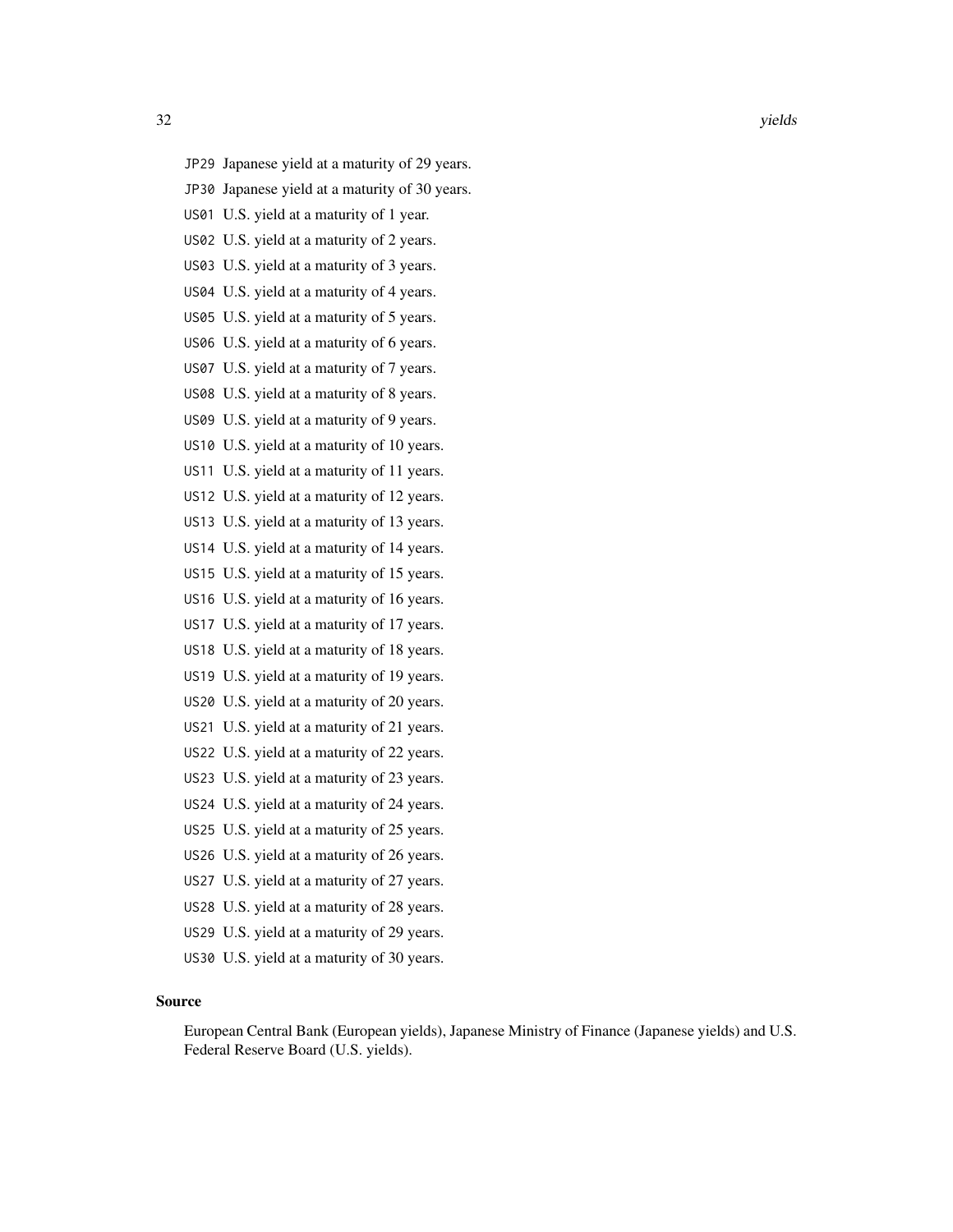# <span id="page-32-0"></span>zosull 33

# Examples

```
library(HRW) ; data(yields)
t <- 1:30 ; yieldsCleaned <- na.omit(yields)[,-1]
plot(t, yield sCleaned[1, 61:90], type="1", ylim = c(0, 6), lwd = 2,xlab = "maturity (years)",ylab = "yield",
     bty = "l", cex.lab = 1.5,cex.axis = 1.5)
for (i in 2:14) lines(t, yieldsCleaned[100*i+1, 61:90], col = i, lwd = 2)
```
# ZOSull *O'Sullivan spline design matrices*

# Description

Constructs a design matrix consisting of O'Sullivan cubic spline functions of an array of abscissae. Typicially the array corresponds to either observed values of a predictor or an abscissa grid for plotting purposes.

# Usage

ZOSull(x,range.x,intKnots,drv = 0)

#### Arguments

| $\mathsf{x}$ | array of abscissae.                                                                                                                                                                                                                                                                  |
|--------------|--------------------------------------------------------------------------------------------------------------------------------------------------------------------------------------------------------------------------------------------------------------------------------------|
| range.x      | array of length 2 such that range.x[1] $\leq$ min(x) and range.x[2] $\geq$ max(x).                                                                                                                                                                                                   |
| intKnots     | ordered array of length smaller than that of x and consisting of unique numbers<br>between $min(x)$ and $max(x)$ that specifies the positions of internal knots, that<br>define the spline basis (see the Wand and Ormerod (2008) reference below for<br>full mathematical details). |
| drv          | either 0,1 or 2 with a default value of 0. If $\text{drv} = 1$ then the first derivatives of<br>the O'Sullivan spline basis functions are computed instead. Similarly, if $drv = 2$<br>then the second derivatives are computed.                                                     |

#### Value

A matrix of with length(x) rows and (length(intKnots) + 2) columns with each column containing a separate O'Sullivan spline basis function (determined by range.x and intKnots) of the abscissae in x. The values of range.x and intKnots are included as attributes of the fit object.

# Author(s)

Matt Wand <matt.wand@uts.edu.au>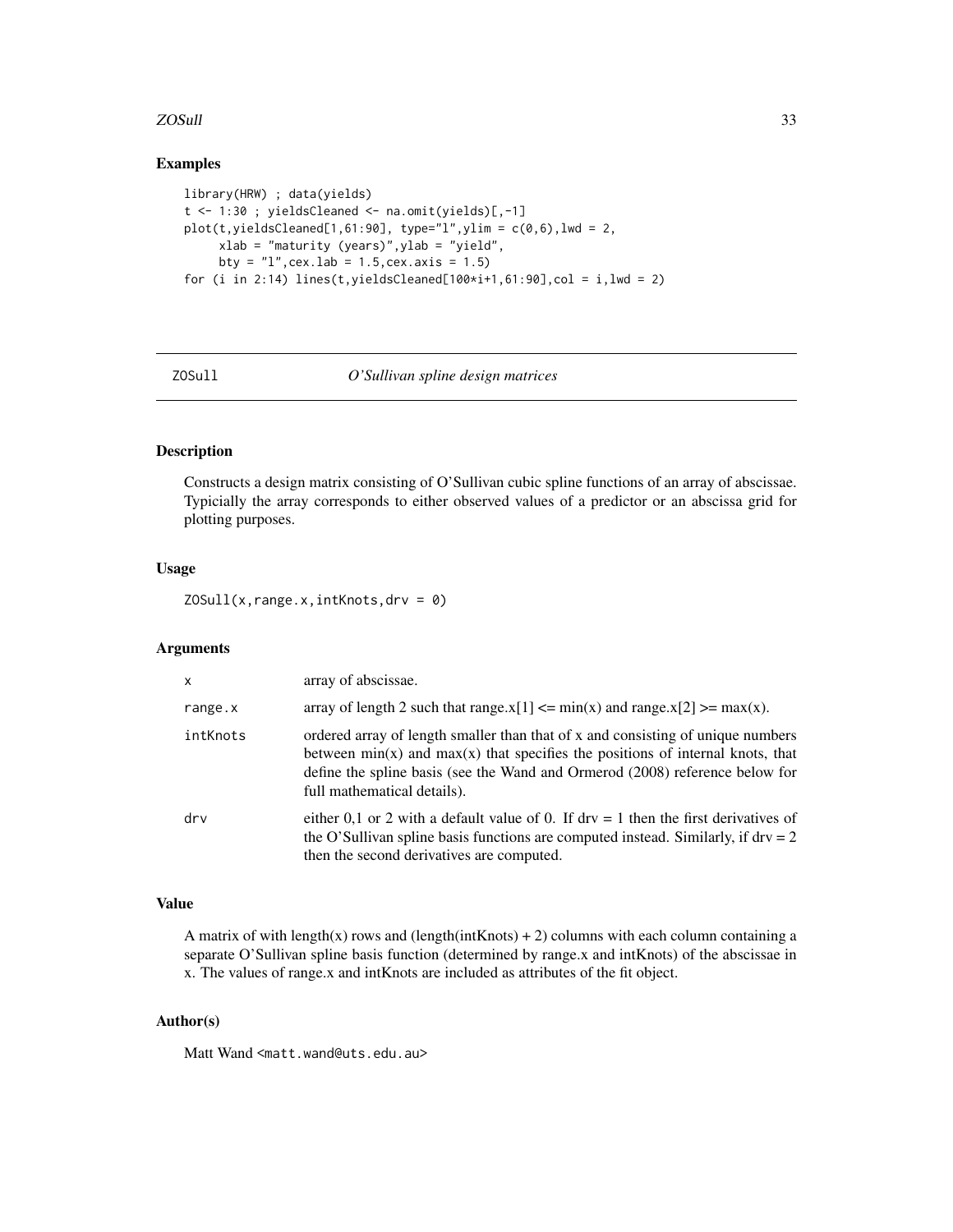# References

O'Sullivan, F. (1986). A statistical perspective on ill-posed inverse problems (with discussion). *Statistical Science*, 1, 505-527.

Wand, M.P. and Ormerod, J.T. (2008). On semiparametric regression with O'Sullivan penalized splines. *Australian and New Zealand Journal of Statistics.* 50, 179-198.

```
library(HRW)
x <- WarsawApts$construction.date
a \leq 1.01 \times min(x) - 0.01 \times max(x)b \le -1.01*max(x) - 0.01*min(x); numIntKnots <- 23
intKnots < -quantile(unique(x),seq(0,1,length = (numIntKnots + 2))[-c(1,(numIntKnots + 2))])
xg \leftarrow seq(a, b, length = 1001)Zg \leftarrow ZOSu11(xg, range.x = c(a,b), intKnots = intKnots)plot(0, type = "n", xlim = range(xg), ylim = range(Zg),bty = "1",xlab = "construction date (year)",
     ylab = "spline basis function")
for (k in 1:ncol(Zg)) lines(xg,Zg[,k],col = k,lwd = 2)
   lines(c(min(xg),max(xg)), rep(0,2), col = "darkmagenta")for (k in 1:numIntKnots)
   points(intKnots[k],0,pch = 18,cex = 2,col = "darkmagenta")
```